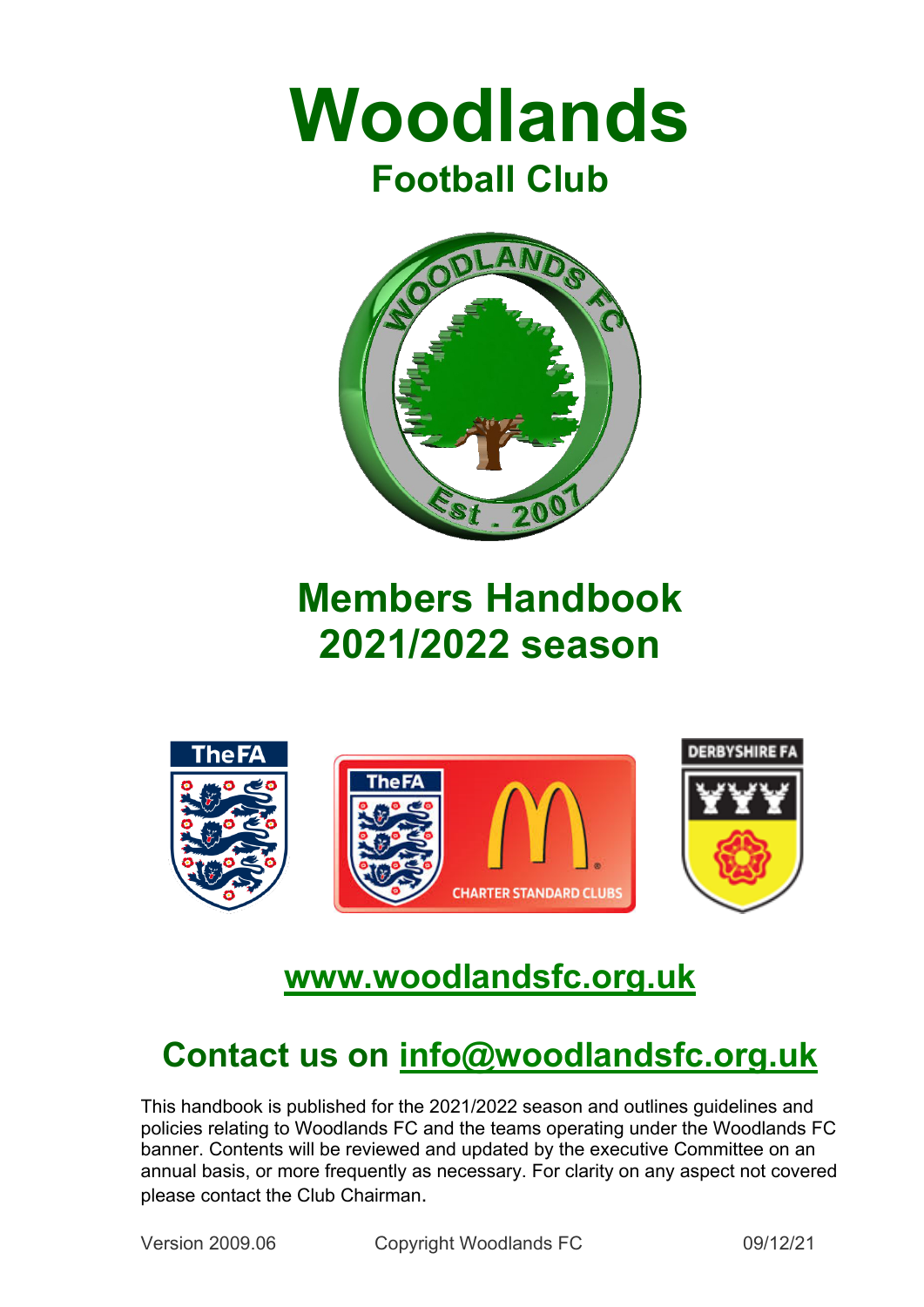## **CONTENTS**

| 2. SEASONS OBJECTIVES                                                                        |  |
|----------------------------------------------------------------------------------------------|--|
| <b>3. CLUB STRUCTURE</b><br>3.4.2. Woodlands FC - Club Positions - Non- Executive Roles:  10 |  |
|                                                                                              |  |
|                                                                                              |  |
|                                                                                              |  |
|                                                                                              |  |
|                                                                                              |  |
|                                                                                              |  |
|                                                                                              |  |
|                                                                                              |  |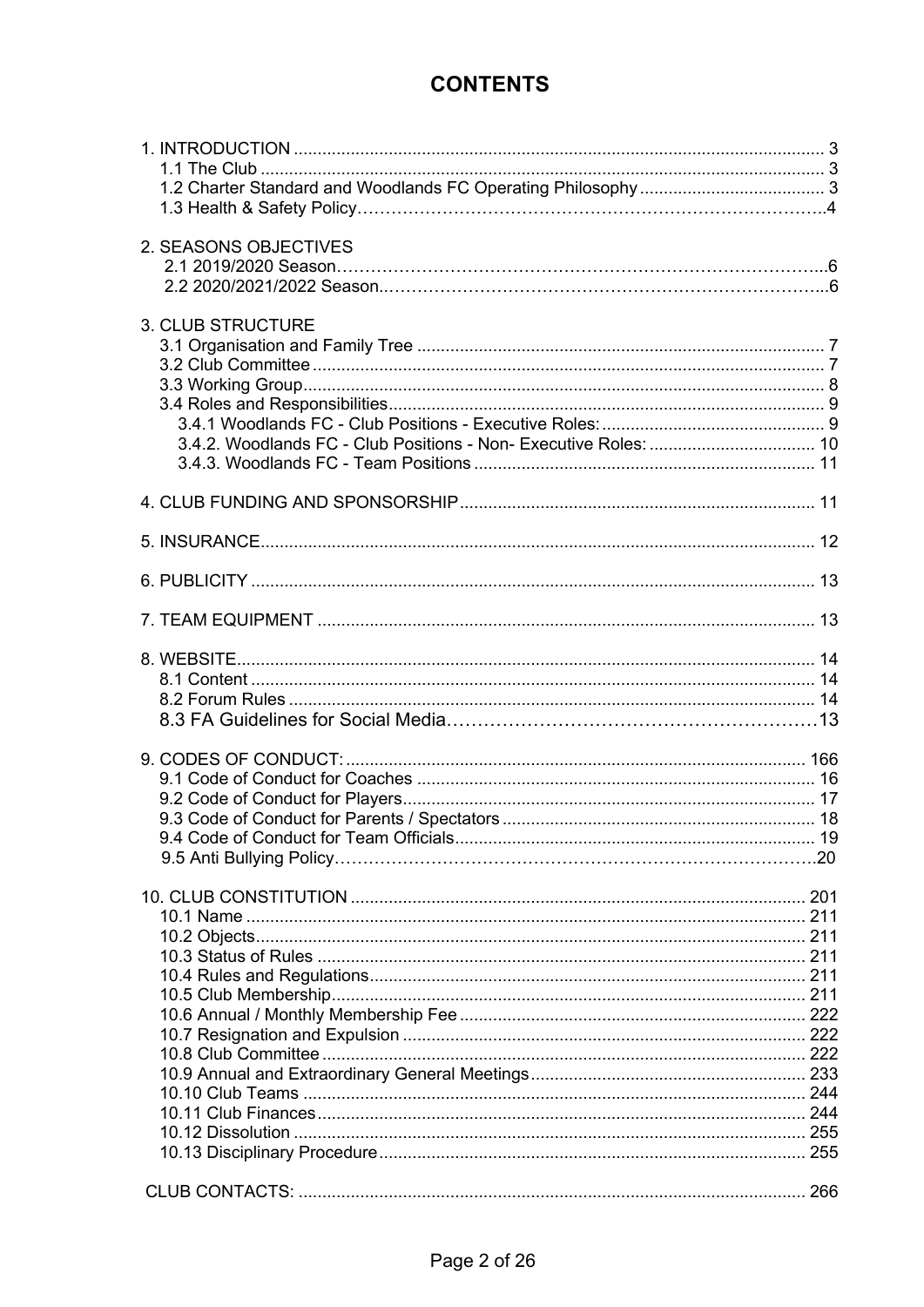## **1. INTRODUCTION**

## **1.1 The Club**

Woodlands FC was founded early in 2007 by the management team of an existing Derbyshire based girls football team, and with the continued support and backing of Woodlands Community School at Allestree. Since then the club has expanded and now has several age groups ranging from the Future Stars who are 5 years old through to the Ladies team which is 16+ and plays out of the Rolls Royce Leisure Facility.

We currently have over one two hundred girls involved across the age groups with the vast majority competing at league level. For the forthcoming 2021/2022 season the teams will be competing in the Nottinghamshire girls league, Derbyshire Girls and Ladies League and the East Midlands Women's Regional Football Premier League.

All the teams are self funding, and rely on local companies for sponsorship supplemented by fund raising activities and parental subs, details of which can be seen on our website.

## **1.2 Charter Standard and Woodlands FC Operating Philosophy**

Above all, the club seeks a safe and professional enjoyment of sport for all involved, with particular notice that many involved are young children and at this time all players are female. The safe custody of those in our care is of paramount importance to us as a club.

The FA charter standard is considered to be the benchmark of good practice for operating children's Football teams, and Woodlands FC operates to this high standard.

The Club Committee wish to continue to operate the club, achieving the high standards of the charter standard and this places obligations on teams playing under the umbrella of the Woodlands FC with regard to the management structure, DBS checking of individuals; formation of accounts etc and FA Coaching Levels being implemented across all age ranges.

Compliance with the Charter standard requirements is now mandatory for teams operating as part of the Woodlands FC, and failure to achieve this standard may result in individual teams membership of Woodlands FC being reviewed. The club Committee will provide assistance and guidance to Charter standard requirements through the Club Secretary.

The Club Committee wishes Woodlands FC to be regarded as a benchmark of good practice for safe and professional enjoyment of sport for all involved, and seeks to present a consistent and professional image to the world.

Recognising the diverse nature of the teams currently operating under the Woodlands FC banner, the Committee seeks to encourage open and effective communication between all involved to knit all the age group teams, into one united football club.

To that effect it is now seen as useful to publish a member's handbook to provide guidelines and policies, leading to that united football club.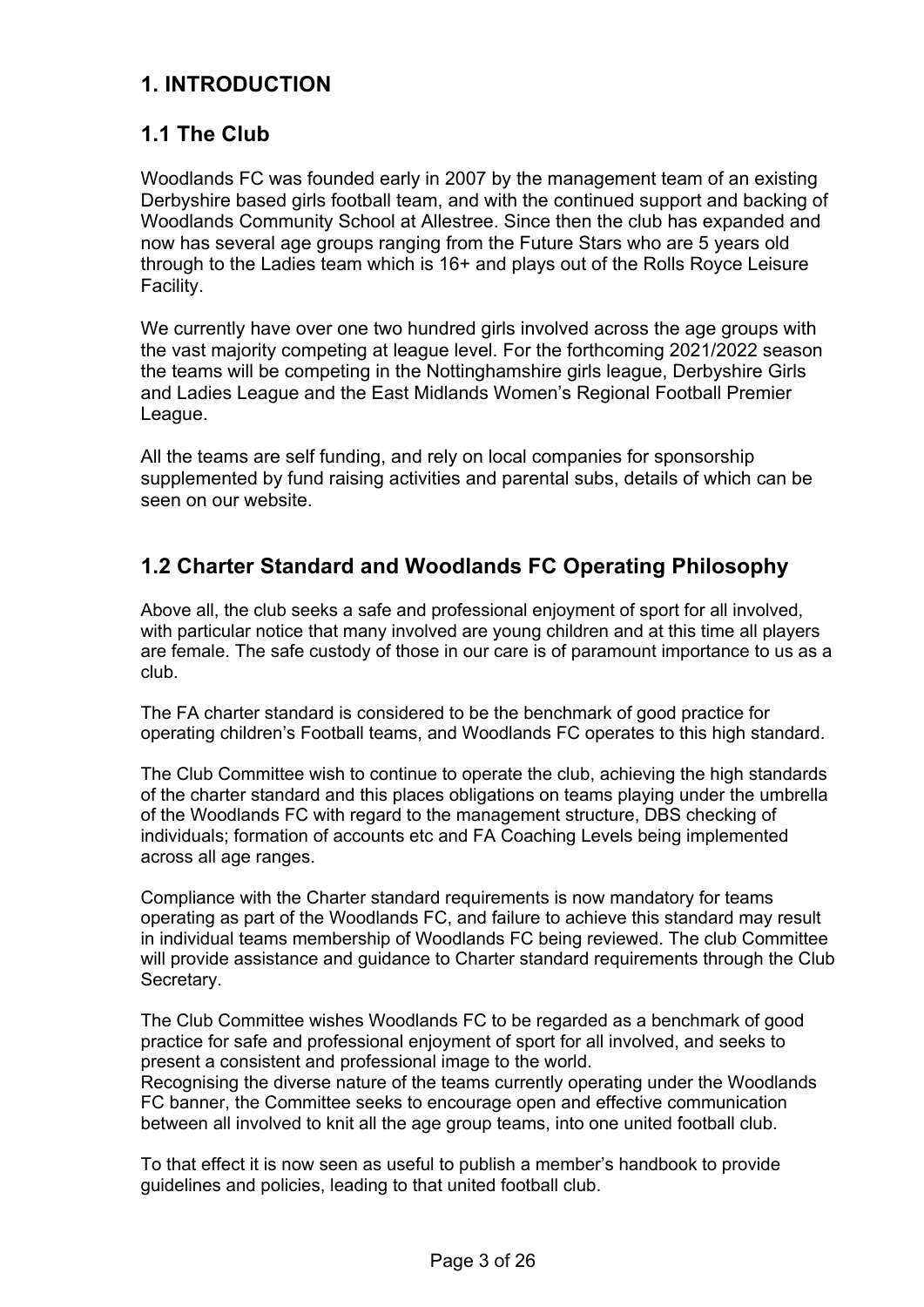## **1.3 Health & Safety Policy**

Woodlands Football Club is committed to providing a safe working, coaching, teaching and learning environment for all its members. Responsibility for health and safety ultimately lies with the Club Committee and Team Managers. However, all members have a legal responsibility, as stated under Section 7 of the Health and Safety at Work Act 1974, to do everything practicable to prevent an accident or injury to themselves and to fellow members. The Team Managers are responsible for ensuring this information is fully understood by their team and their members.

Woodlands Football Club aims to promote health and safety, so far as reasonably practicable, by ensuring:

- The provision and maintenance of safe equipment that poses no risk to health
- The provision of relevant information to members, personnel and any related third parties, including instruction, training and supervision, as is necessary to ensure health and safety
- Maintenance of safe environments, including a means of access in a condition that is safe and without risk to health
- The club is required to carry out risk assessments of its facilities and check pitches before use for obvious dangers i.e. broken glass, cans etc.
- The club will ensure that each team has a trained First Aider present at training sessions and matches along with a fully stocked First Aid Kit.
- The club will ensure procedures are in place to deal with administering First Aid and medical treatment and that all coaches are aware of these procedures.
- The club will ensure procedures are in place for dealing with and reporting accidents and incidents and that all coaches are aware of these procedures
- The club will establish guidelines for transporting club members to and from football activities
- The club will ensure that registration forms are completed for each club member showing emergency contact a medical information and is signed by a parent/guardian
- The club will ensure that managers are aware that all such registration forms be available at training sessions and matches
- No child or young person will be treated in any way in a situation where the child or young person is on his/her own. Another adult should always be present
- The club recognises that treatment of an injured player will require physical contact and is acceptable and necessary to administer First Aid effectively.
- The club will ensure that coaches/First Aiders are aware of good and poor practice or possible abuse that may arise within a First Aid context.
- § Progressive identification and assessment of all risk, taking measures to eliminate or control it
- Compliance with statutory regulation on health and safety and welfare of candidates, personnel and any related third parties
- The health and safety and welfare of vulnerable candidates is addressed through positive action
- All required and appropriately qualified members of personnel are given training to identify and control potentially hazardous situations/environments
- Effective measures are in place to deal with emergencies.
- The club has public and civil liability insurance and follows the expectations of the insurance policy
- The club is aware of the need to have knowledge of procedures relating to Health and Safety of its hired facilities

§

This list is not exhaustive and represents general principles followed by Woodlands Football Club in respect of health and safety.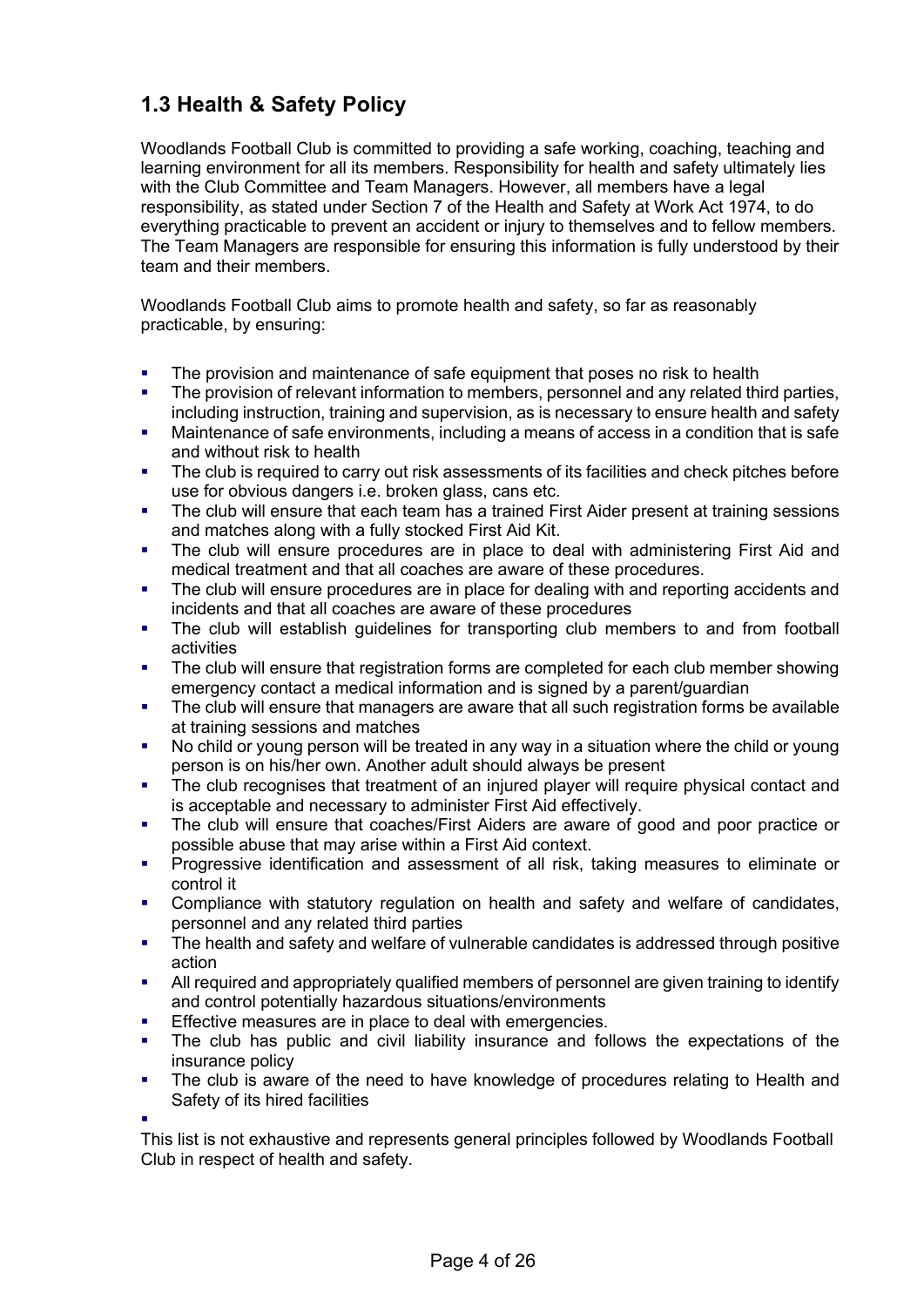#### **First Aid**

The nominated/appointed individuals(s) are:

#### **First-aiders**

- o Ladies Manager Dave Mayfield
- o Ladies Reserves Manager Mark Webster
- o U17's Manager Charles Mosley
- $\circ$  U16's Manager Maria Bennett
- o U15's BS Manager Andy Macpherson
- $\circ$  U15's WS Manager Ben Bellamy
- o U14's Manager Simon Allsop
- $\circ$  U13's Manager Gaz Bott
- $\circ$  U12's Manager Dan Brentnall
- $\circ$  U11's Manager Mark Adey
- $\circ$  U10's Manger Paul Wheeler
- o Future Stars Manager Rachel Clench

All confirmed nominees are appropriately qualified first-aiders, holding current first-aid certificates. Therefore, one of the first-aiders listed above must be contacted in the event of an incident occurring, to administer any first aid required. It is important that all issues where a first-aider has been involved are recorded in the necessary incident logbook(s) which accompany the first-aid box(es).

Whenever members are present, first-aiders are required to be on site at all times.

The first aid box(es) are located:

With the Team Managers & Coaches

Nominated first aiders are also provided with appropriate first-aid equipment.

*A defibrillator is located on the side of the garage where WFC store their kits and equipment*

#### **Risk Assessment Procedures**

Team managers & coaches must ensure that suitable and sufficient control measures are in place to reduce identified risks when they are delivering any component of club activities. Any information a Manager/Coach has identified in relation to risk should be shared with/distributed to other members of the Club Committee. All members required to conduct risk assessments will be given the appropriate training and/or will be made aware of what is expected of them in advance.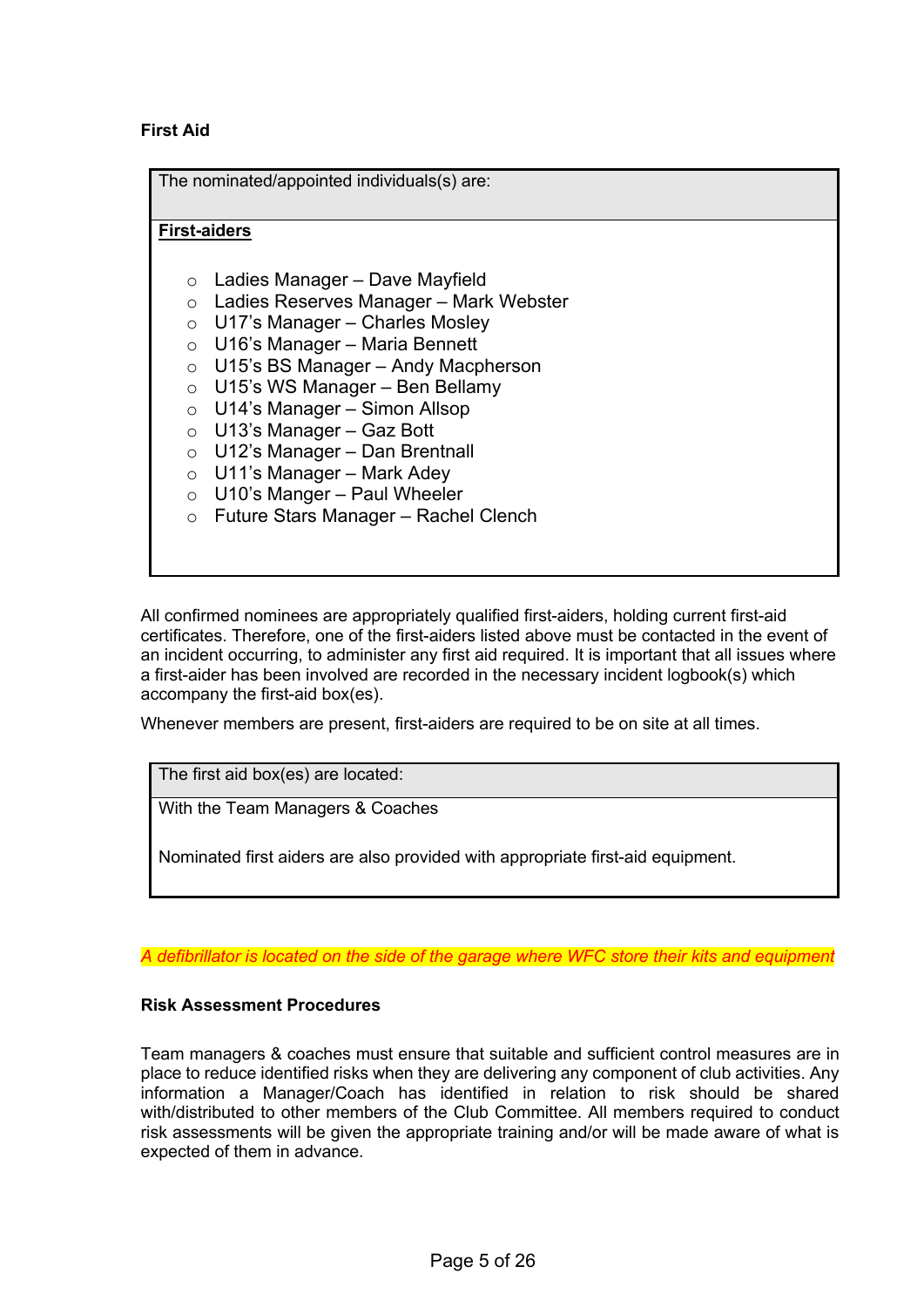## **2. SEASON OBJECTIVES**

#### **2.1 2019/2020 Season**

During the 2019/20 season, the club will be focussed on consolidating the teams into one club since many, train separately and do not have contact with each other. Several events were organised specifically to have all the teams together; a collective photo shoot, the club awards night, and a play at Pride Park event.

It is believed there is now a general awareness of the overall size of the club and that the objective was effectively achieved, in parallel with this, all the teams now operate under the club colours and we would like this to be recognised and continued going forward.

#### **2.2 2020/2021/2022 Season**

For the 2020/2021/2022 season the club has the following objectives:

- o Development of the future stars and formation of U10 team.
- o Extension of the club infrastructure with wider involvement and shared load.
- o Development & funding of players who wish to become referees and or coaches.
- o Individual team objectives as agreed at the AGM.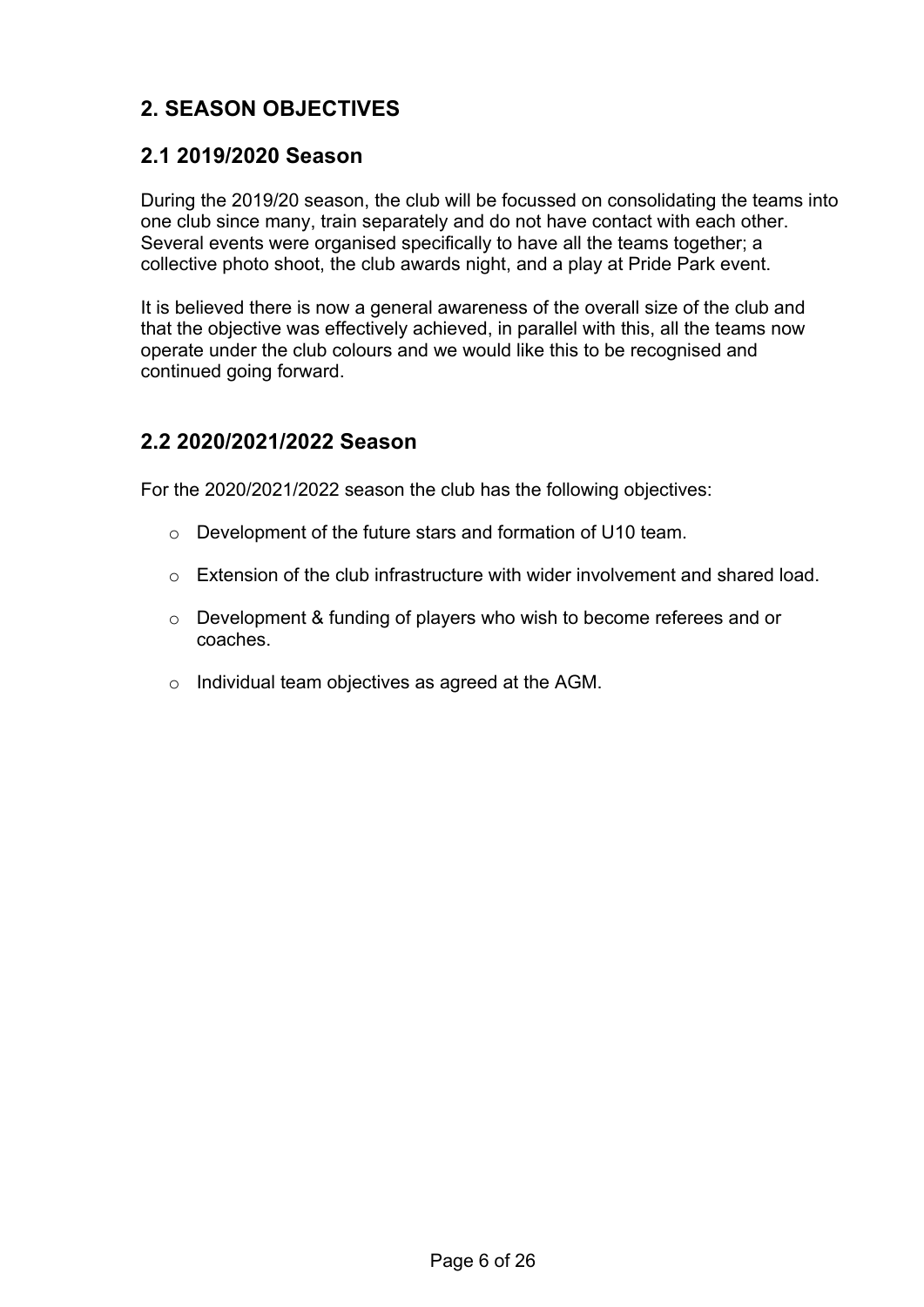## **3 CLUB STRUCTURE**

## **3.1 Organisation and Family Tree**

The Club is administered by a Club Committee, comprising members elected on an annual basis, and founder members of the club, and is responsible for determining overall club strategy and policies.

## **3.2 Club Committee**

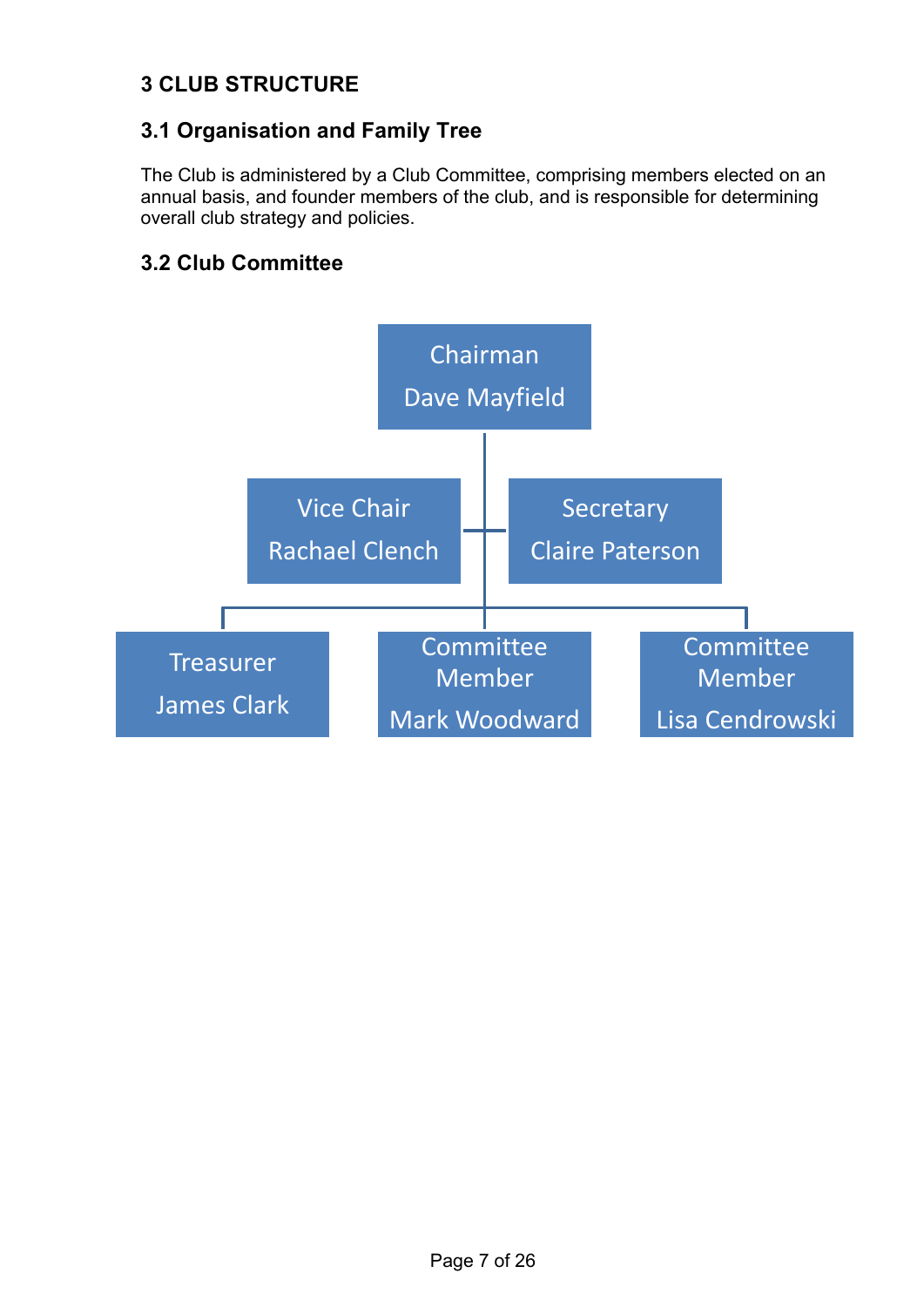## **3.3 Working Group**

Day to day club and team activities and inter team liaison are delivered and managed through the club working group, comprising Club Committee members and team managers. The Working group will meet and / or be in contact regularly to ensure a meaningful and positive flow exchange of information between all involved.

The working group will consist of:

- $\circ$  Chairman Dave Mayfield
- o Vice Chair Rachel Clench
- o Secretary Claire Paterson
- o Treasurer James Clark
- $\circ$  Committee Mark Woodward
- o Committee Lisa Cendrowski
- o Child Welfare Officer Jenny Mayfield
- o Ladies Manager Dave Mayfield
- o Ladies Reserves Manager Mark Webster
- o U17's Manager Charles Mosley
- o U16's Manager Maria Bennett
- o U15's BS Manager Andy Macpherson
- o U15's WS Manager Ben Bellemy
- o U14's Manager Simon Allsop
- $\circ$  U13's Manager Gaz Bott
- $\circ$  U12's Manager Dan Brentnall
- $\circ$  U11's Manager Mark Adey
- $\circ$  U12's Manager Paul Wheeler
- o Future Stars Manager Rachel Clench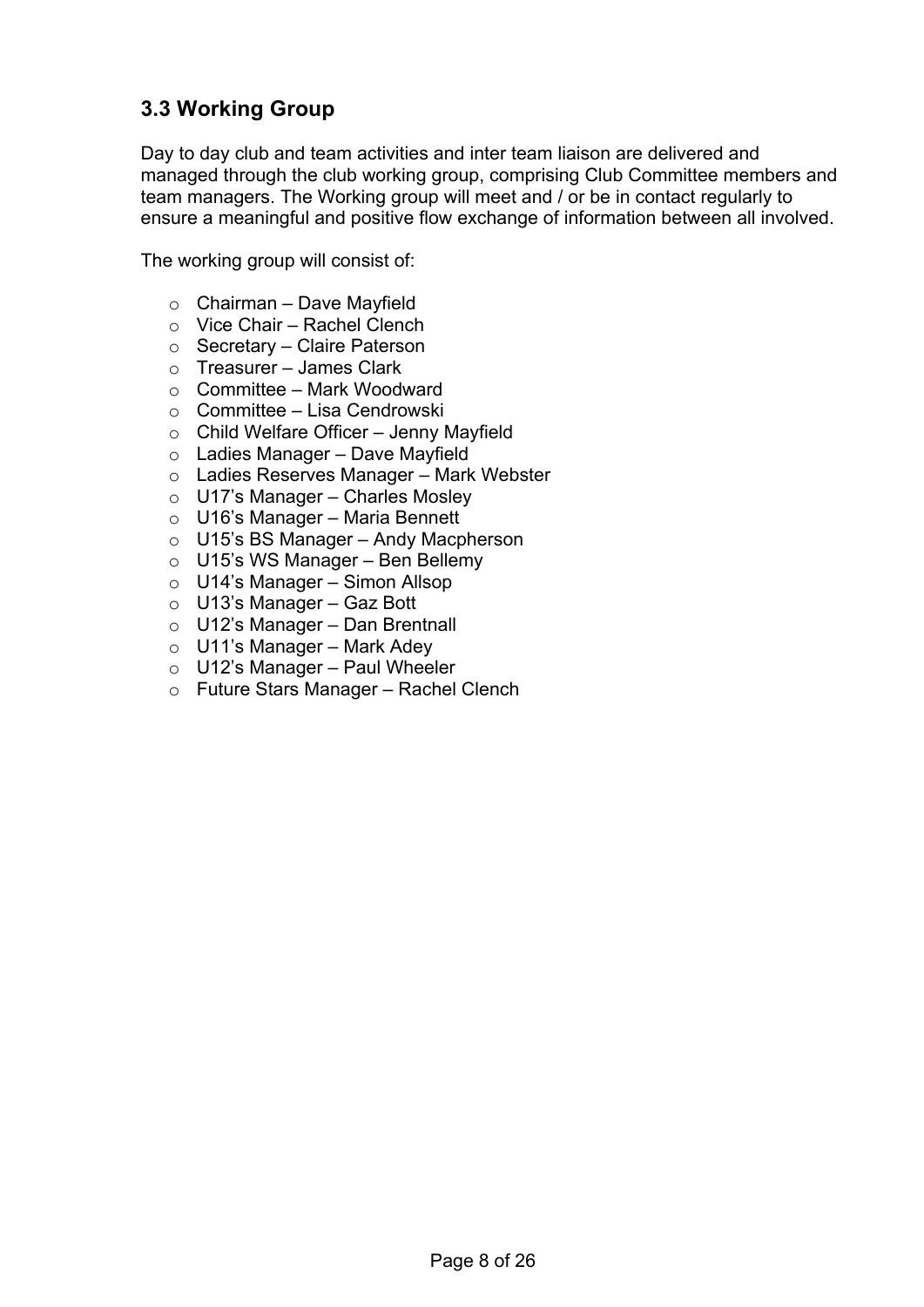## **3.4 Roles and Responsibilities**

#### **3.4.1 Woodlands FC Club Positions - Executive Roles:**

#### **Chairman – Club Overview**

- Chair Committee meetings and AGM
- Agree agenda for meetings and AGM
- Coordination and direction to Club Committee
- Coordination and direction on policy issues.
- Resolution of disputes

#### **Vice Chairman – Sponsorship and New Player Introduction**

- Support to Chairman, deputising as necessary
- Advice to Committee regarding policy and strategy
- Representing the club at outside meetings when requested by the chairman

#### **Club Secretary – Events**

- Affiliating the club to the County Football Association
- Charter standard registration
- Registering players to the league
- Organising the club AGM and other club meetings
- Minutes of club committee meetings and publication to members

#### **Club Treasurer - Budget**

- Review of individual team accounts quarterly
- Maintain and administer overall club accounts
- Regular reporting club financial position to Committee
- Presentation of year end accounts to Committee at AGM

#### **Committee – Mark Woodward – Procuring Grants and Funding**

#### **Committee –Claire Paterson – Lease with DCFC and Organise Presentation Evening.**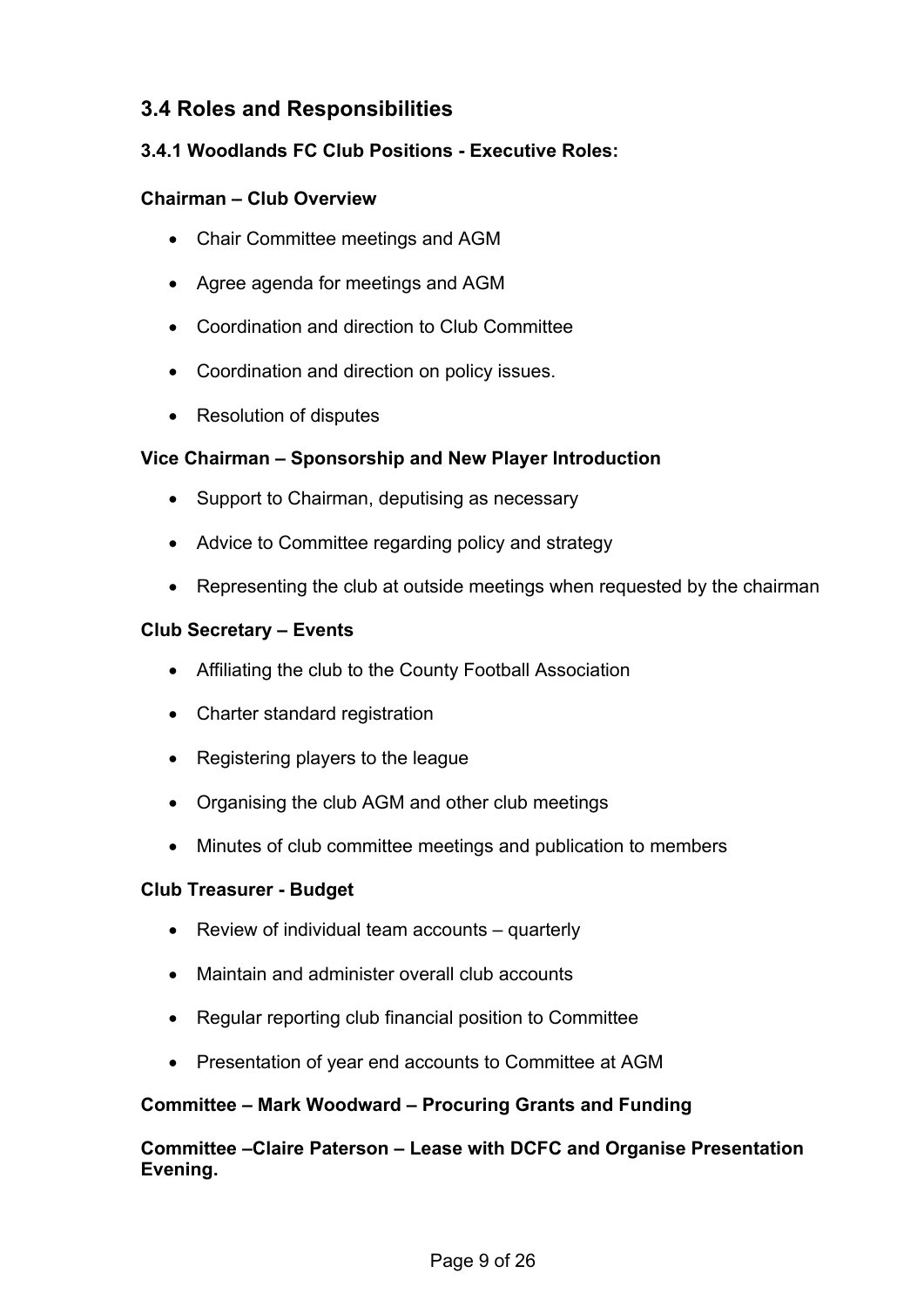#### **3.4.2. Woodlands FC Club Positions - Non-Executive Roles**

#### **Child Welfare Officer – Jenny Mayfield**

- Applications for Club and Team DBS checks
- Monitoring of DBS requirements

#### **Club Website Administrator – Mark Woodward**

• Responsible for form and function of the Woodlands FC website and forum.

#### **Club Development Officer – Rachael Clench**

- Recruitment of players
- Identification and support of parent volunteers for team management

#### **Woodlands School Liaison Officer – Mark Woodward**

• The point of Interface between Woodlands FC and Woodlands School

#### **Woodlands FC Kit Coordinator – Dave Mayfield**

• Lease with TAG and order kits etc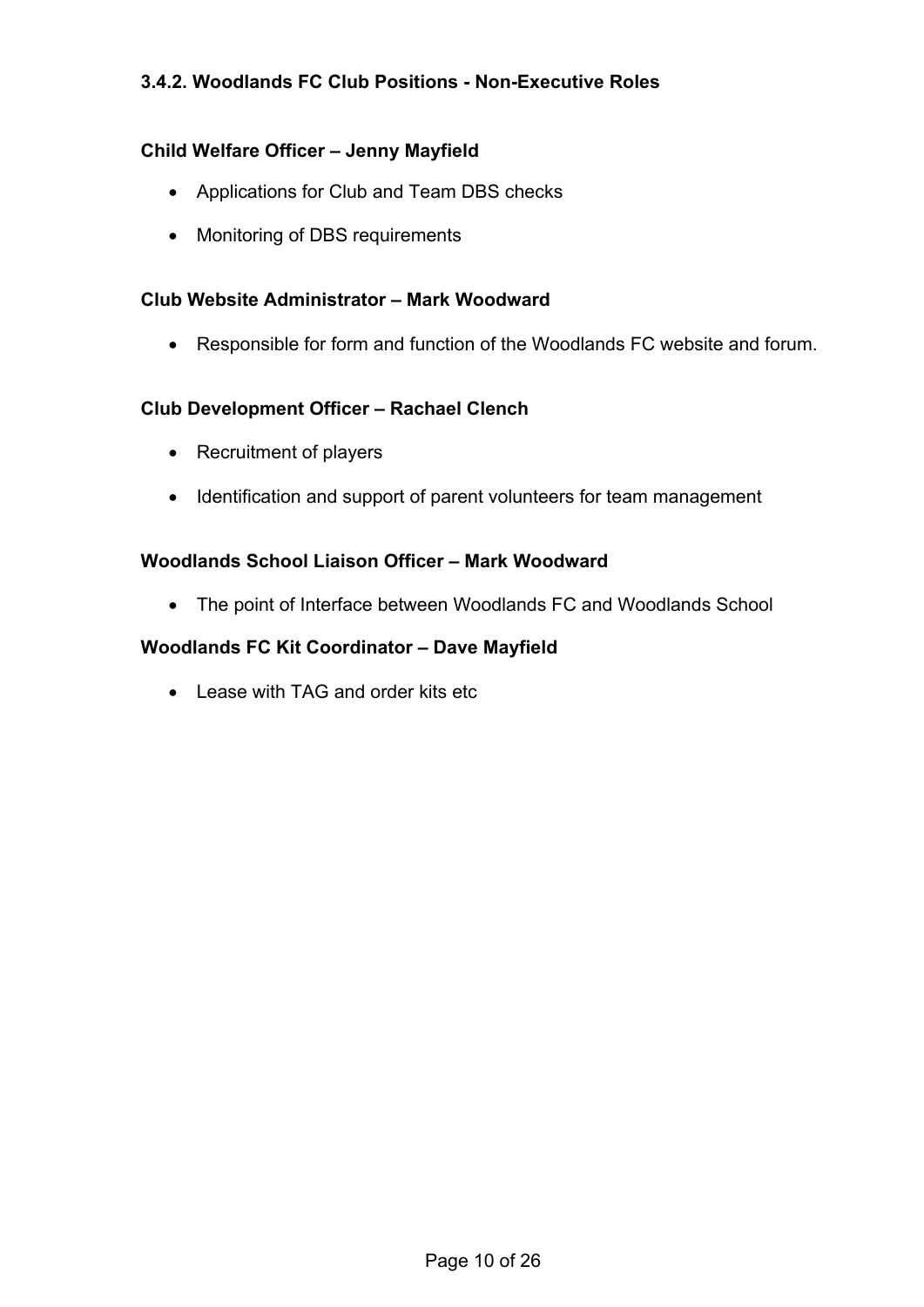#### **3.4.3. Woodlands FC Team Positions**

#### **Team Manager**

- Attending league meetings
- Affiliating team to the league
- Organising and booking match facilities (Woodlands school facilities arranged via designated officer).
- All team management issues
- Coordination of matches with opposition team management
- Collecting subscriptions from players
- Administering team funds with quarterly report to Club Treasurer
- Purchase and distribution of kit coordinated with Club Kit Coordinator
- Publicity of team events coordinated with Club Publicity Coordinator
- Reporting of results as required by the league, in a timely manner
- Reporting of results on Woodlands FC club website, in a timely manner

#### **Team Coach**

- Management of training activities
- Guidance to players and team management on player issues.

#### **Team Representative**

• Interface between club and team on day to day issues.

#### **Additional coach(s)**

- Support to Team Coach
- Specific skill set training as designated

Team roles and responsibilities may be shared / reallocated within each team as necessary for their unique circumstances.

## **4. CLUB FUNDING AND SPONSORSHIP**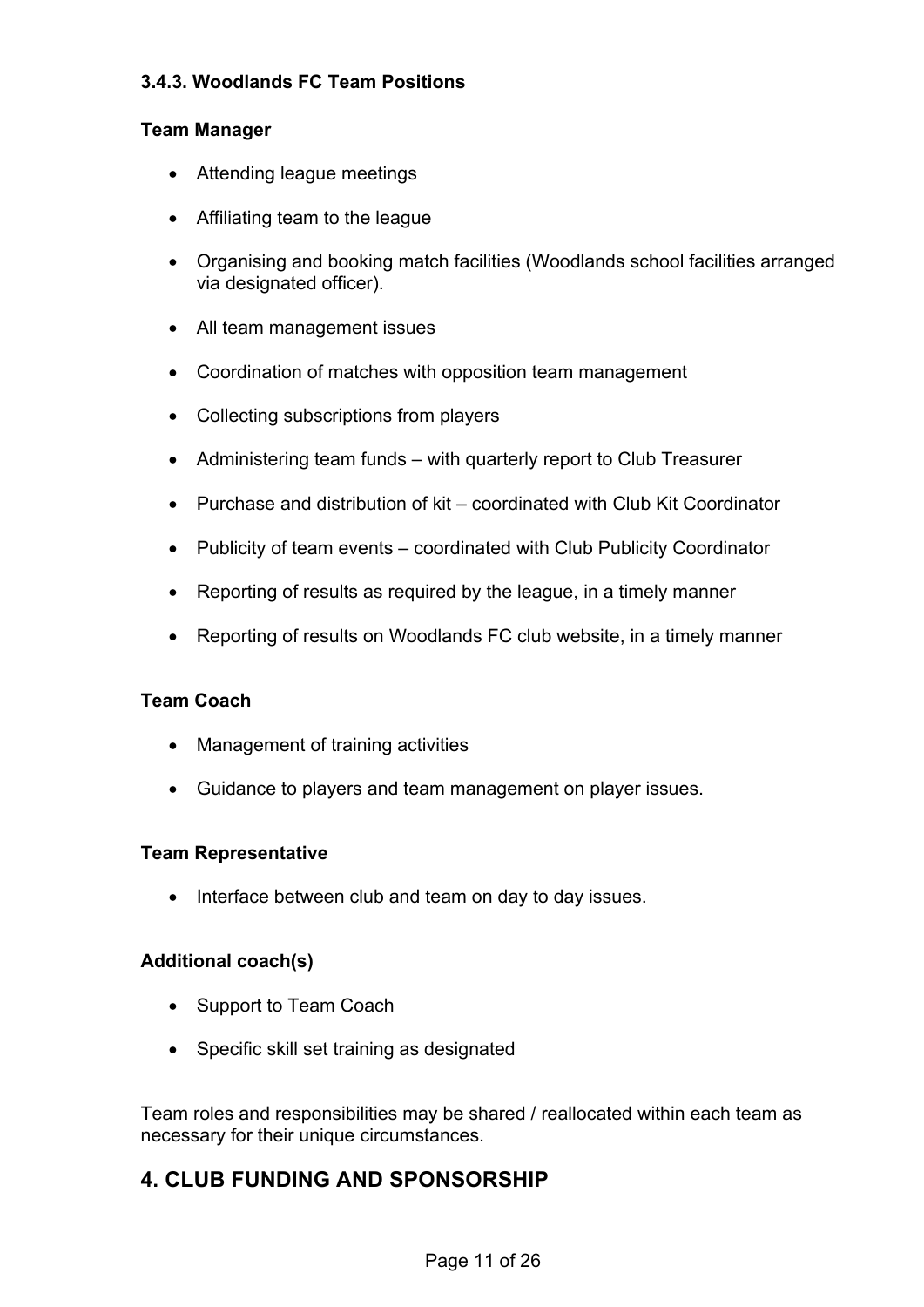Individual teams within the club are self funding through sponsorship, fund raising and subscriptions from members. Teams are responsible for their own operating costs. In addition, teams will contribute to the Woodlands FC Committee who will administer shared items on their behalf. Shared items consist of FA affiliation; Website and forum operating costs; certain approved Committee member expenses incurred performing duties for all teams, etc.

As a club we actively encourage all teams to pursue sponsorship and fund raising opportunities within the local business community.

The Committee seeks a consistent approach to funding to reinforce the professional image of the club. Teams are requested to advise the Committee regarding current and potential sponsorship arrangements; the Committee reserves the right to reject sponsorship from companies or individuals which conflict with the club and its policies.

Individual team sponsorship is generally used for team equipment or kit which will carry the sponsor's logo or details, however sponsorship may also be used to fund an event or presentation night trophies etc and this is left to the discretion of the team manager with agreement from their sponsor.

Team managers need to note that it is a requirement of charter standard club management that external activities (i.e. other than training sessions, friendly and league football matches) need to be properly managed and will most likely need a risk assessment to be carried out (Click Here For Risk Assessment Form). The Club Committee can provide advice and guidance through the Club Secretary, who must be informed of events in advance, ideally through the regular working group meetings.

Teams are encouraged to make arrangements for members and officials to be trained as appropriate .e.g. coaching courses appropriate to the team "age". Teams will make provision to recover fees paid should coaches move on with 12 months.

## **5. INSURANCE**

The Club is affiliated to the Derbyshire FA (by the Club Committee) as part of the annual fee payable by each age group to the Club. As part of this affiliation all members are covered by insurance to at a minimum level of cover of as arranged by the County FA, for training and matches. Policy details are available for inspection from the Club Secretary.

This insurance is considered by the Club Committee to be a suitable minimum level, however team managers attention is drawn to the fact that is does not cover such as long term illness or loss of earnings for players or coaching staff, and team managers are encouraged to arrange such additional cover as may be necessary for the unique circumstances of their team.

Insurance cover for other than training and matches, e.g. fundraising, needs to be checked with the Club Secretary.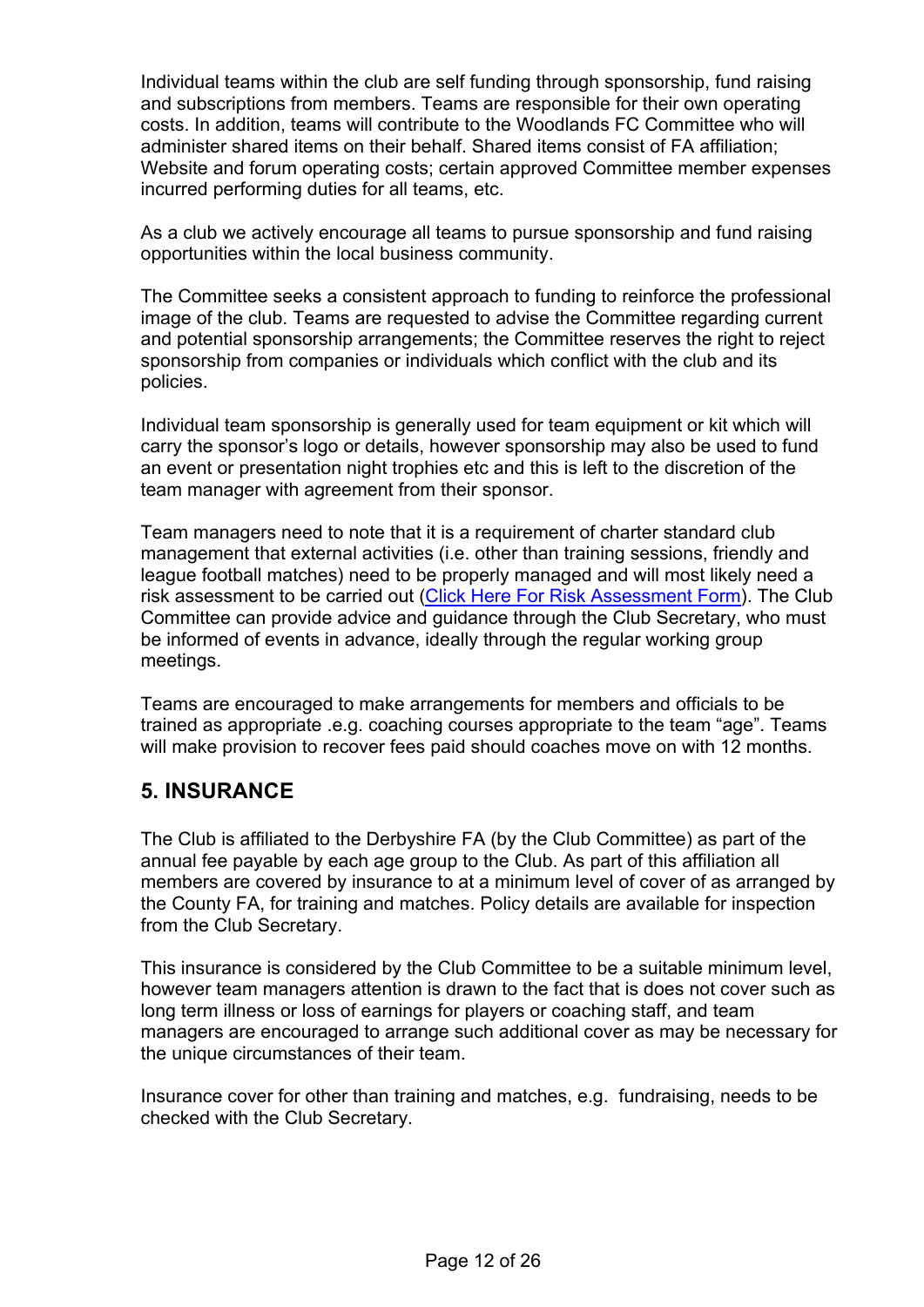## **6. PUBLICITY**

As part of our efforts to raise the profile of the Club within the area, the Club Committee actively encourages team managers to provide match reports and articles about their teams for publication in local news papers, such as the Belper News or Derby Telegraph etc, whilst ensuring a current match report is always present on the clubs forum for everyone to view their progress.

The Club Committee seeks a consistent approach to publicity to reinforce the professional image of the club, for guidance contact the Club Chairman.

#### **7. TEAM EQUIPMENT**

The teams within Woodlands FC always used to have a divergence in kit, as a result of each team's unique history. The Committee aspired to have a recognisable and common Woodlands FC team kit across all the age groups. All the teams within Woodlands FC now have the common team kit and colours and are very recognisable when playing home, away or at tournaments etc.

It is believed that consolidation of the orders from each team through a common supplier, as far as possible, should also result in advantageous terms and our chosen supplier is now TAG.

It is not the intent of the club to impose additional costs on teams within Woodlands FC, the Committee seeks an ordered transition to a common format as situations allow.

Where an age group wishes to enter two or more teams in a particular league, they will be differentiated through the use of colours: e.g. Woodlands FC Black Socks, White Socks or Green Socks for clarity to the league.

All playing kit and team equipment remains the property of Woodlands FC. Players (or their parents / guardians as appropriate) accept responsibility for any items of kit whilst in their possession and must return equipment to the Club when requested. An additional charge may be payable if any items are lost or damaged.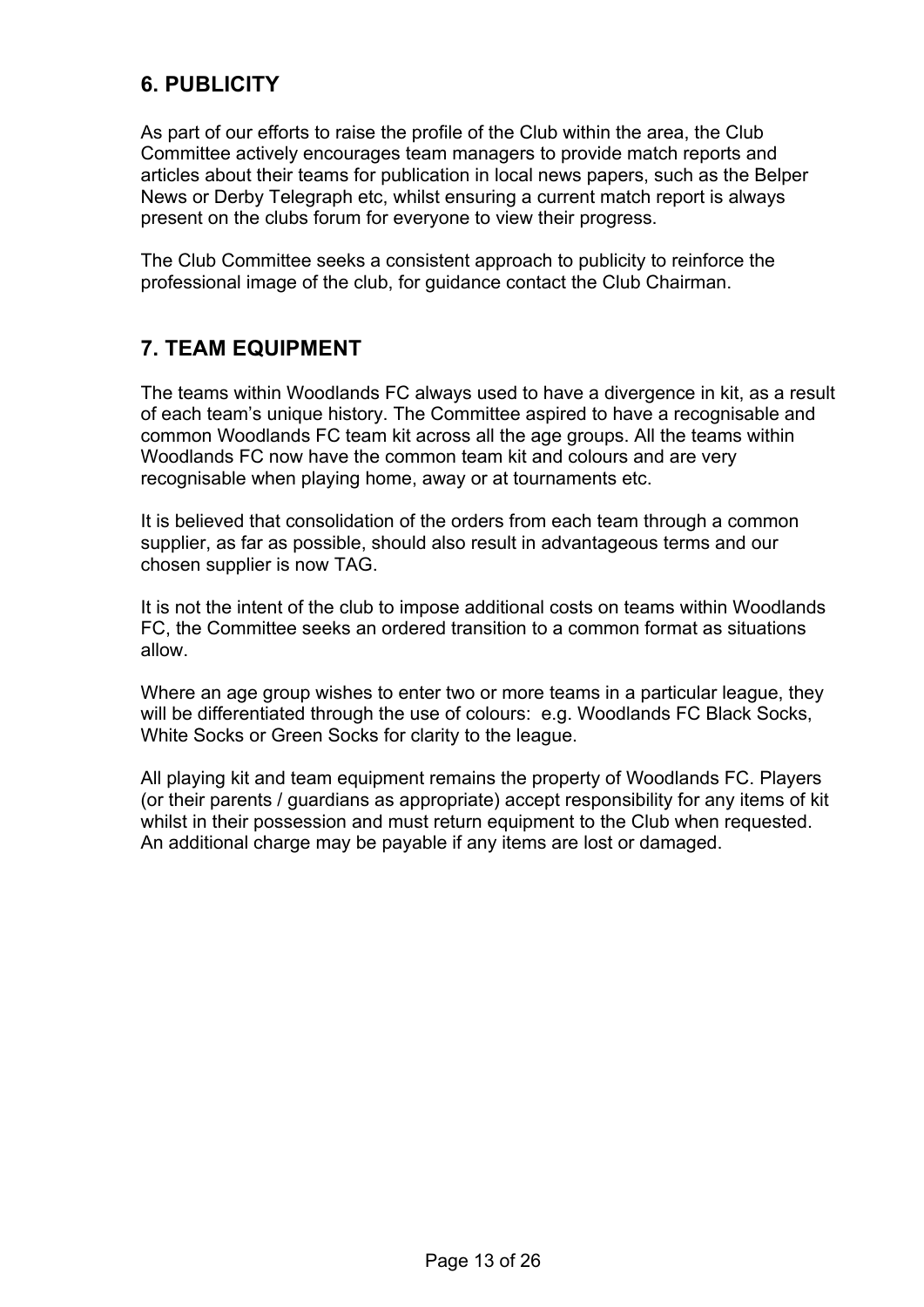## **8. WEBSITE**

## **8.1 Content**

The Club has its own website which is regularly updated with news and information. Here you will be able to find details about the Club such as contact details, recent and upcoming events, league tables and fixtures etc.

There is also an area dedicated to each team which will detail all the information you will need to know about them, including maps to where they play and train as well as links to match reports and other useful information.

The website also incorporates a 'Forum' area. This is designed for you to interact with other members of the Club. Here you will find areas related to your team, Club social activities, fixtures, match reports or just general discussions. This forum is governed by several moderators and the rules below must be adhered too at all times.

#### **8.2 Forum Rules**

When you register you are required to give a small amount of information, much of which is optional, anything you do give must be considered as becoming public information.

The club's teams cover a wide age range in club membership, ranging from young children to adults, users must bear this in mind when posting. Users will not use this forum to post any material which is vulgar, defamatory, inaccurate, harassing, hateful, threatening, invading of others privacy, racially or sexually oriented, discriminatory in any way, or in violation of any laws. Users also agree not to post any copyrighted material that is not owned by the user or the administrator of the forums. The posting of links to such as Youtube or Photobucket may cause website functional difficulties and is not allowed without prior agreement of the website administrator.

It is not intended that the forum be used for publication of team or club accounts (these are available to members on request through the club treasurer).

Users remain solely responsible for the content of their messages, and the club accepts no responsibility for accuracy or content of postings. By using the forum, users agree to indemnify and hold harmless the club and its agents with respect to any claim based upon any post they may make. The club also reserves the right to make available user information in the event of a complaint or legal action arising from any message posted by a user. Although messages posted are not the responsibility of the club, the Committee does reserve the right to remove unsuitable content. If you do find any posts are objectionable then please contact a Committee member.

By registering to use the forum users agree to abide by the above rules and policies.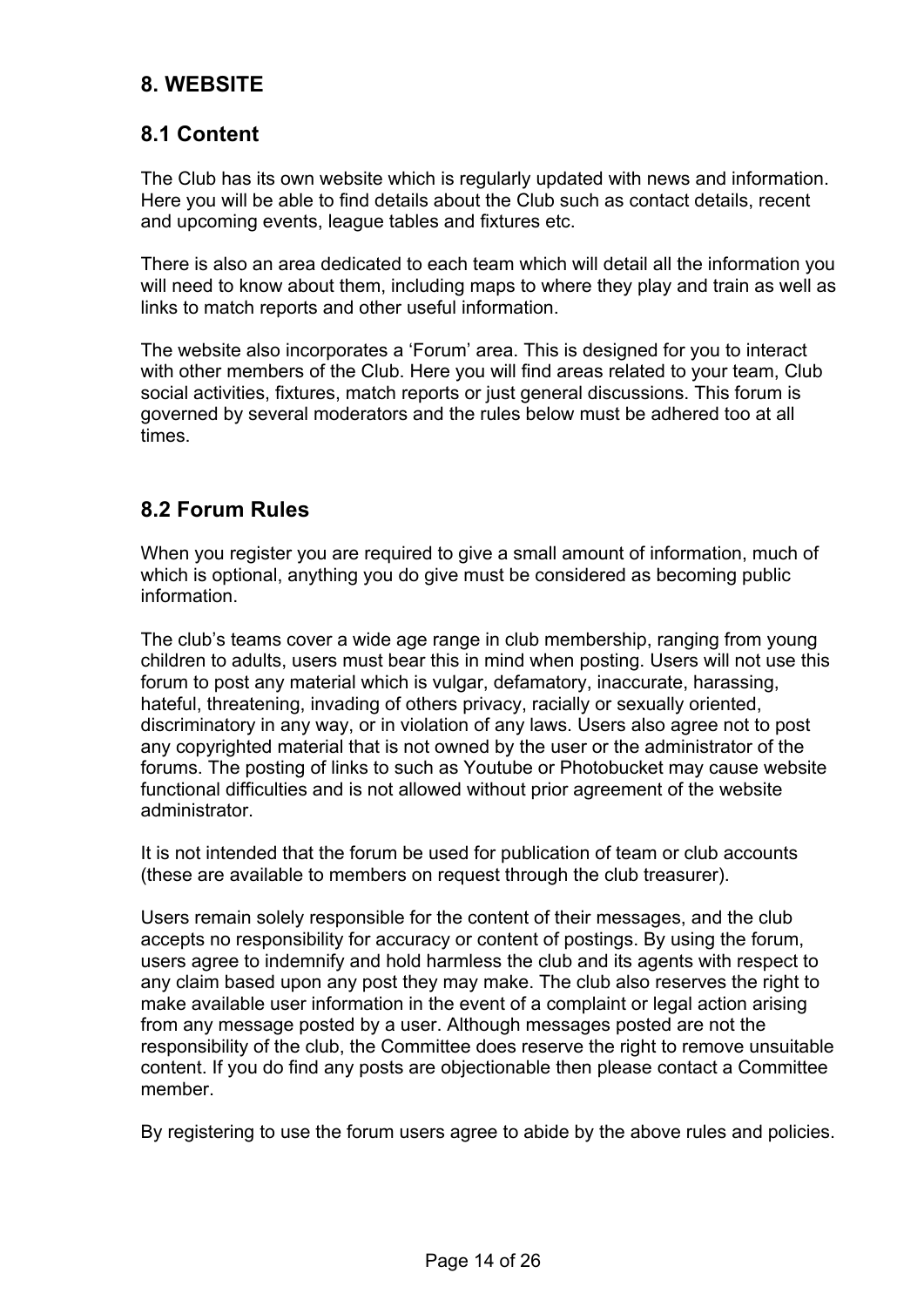## **8.3 FA Guidelines for Social Media**

We would ask that you as a parent/carer to be aware of the following best practice promoted within football:

• Ensure you are aware of how coaches, managers and other members of the club or league should communicate with your son/daughter.

• Show an interest in the communications between the club, you and your daughter. Open communication about club and league activities/issues often mean concerns are picked up early and issues can be resolved easily.

• Familiarise yourself with The FAs guidance for clubs in relation to websites, text messaging and social networking sites.

• Familiarise yourself with the social networking sites your child is using. Did you know children U13 are not supposed to use Facebook. 13-17 year olds are given different 'set up' security features within Facebook so please ensure that they are set up correctly using their real DOB and haven't bypassed this.

• If you are not getting copied into club/team text messages or emails raise this with the club and ask that you are added into these communications immediately.

• Know who your club welfare officer is and how to contact them if you have any concerns about the content of club/league web pages or in relation to the welfare of your son/daughter.

• Ensure you tell your child to tell someone they trust about communications that make them feel uncomfortable or where they've been asked not to tell their parent/carer about the communication.

• Remember as a member of a club you are responsible for and need to abide by club protocol/policy and FA Rules and Regulations regarding comments that you place online about the league, club, players, managers and/or match officials.

• Look at the guidance offered by the Child Exploitation Online Protection (CEOP) centre; they provide guidance for parents/ carers, children and young people. They also provide the most up to date guidance for online environments.

• The FA Respect Codes of Conduct give guidance on appropriate behaviour which can be related equally to match day, training and online environments http://www.thefa.com/Leagues/Respect/CodesofConduct.

• If your daughter receives images or messages which are offensive, threatening, or unsuitable please copy and save then elsewhere or print them off before removing or destroying them. They may be needed as evidence by the Club Welfare Officer or other agencies involved in the protection of children online.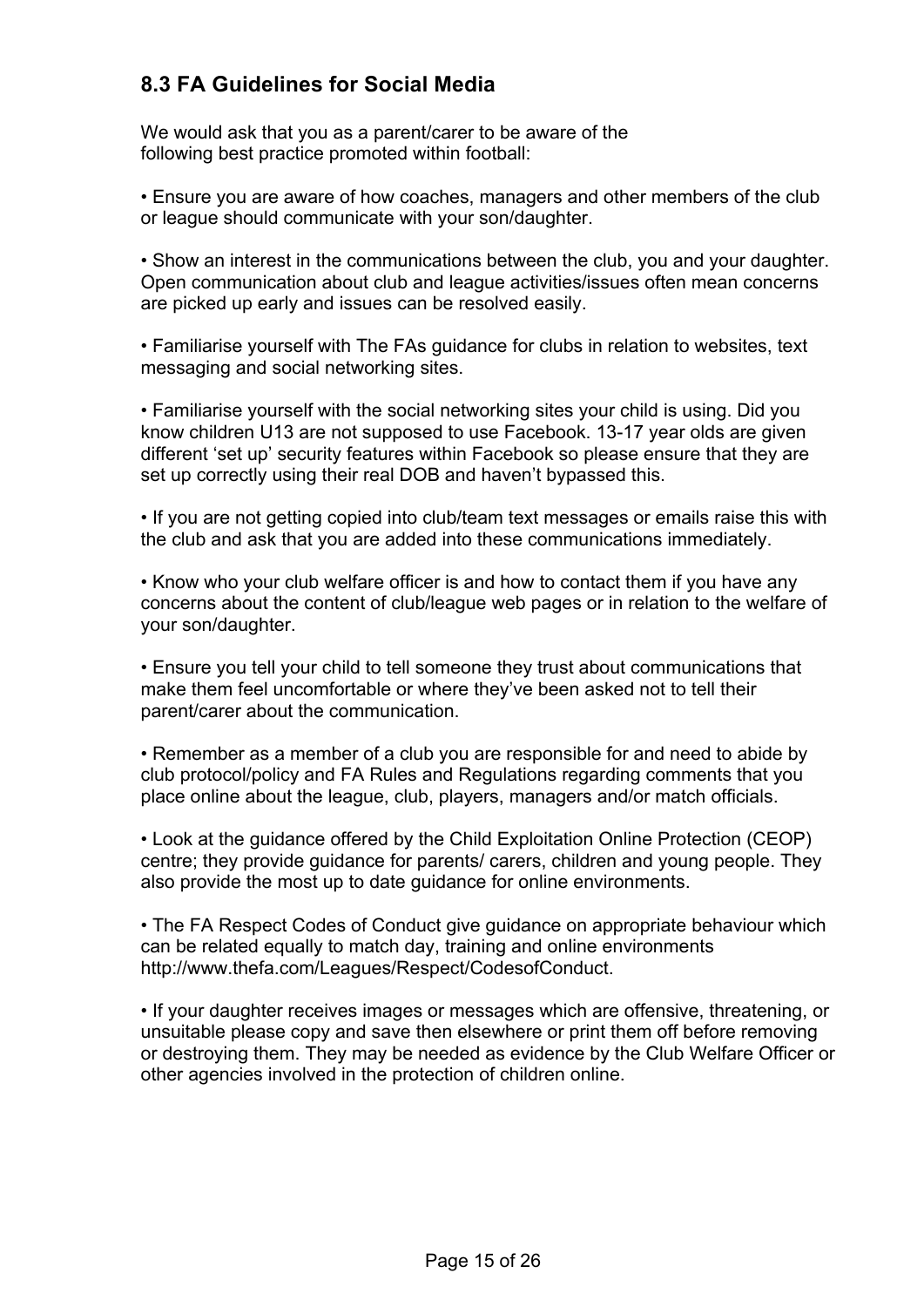## **9. CODES OF CONDUCT:**

#### **9.1 Code of Conduct for Coaches**

- Coaches must respect the rights, dignity and worth of each and every person and treat each equally within the context of the sport.
- Coaches must place the well being and safety of each player above all other considerations, including the development of performance.
- Coaches must adhere to all guidelines laid down by governing bodies.
- Coaches must develop an appropriate working relationship with each player based on mutual trust and respect.
- Coaches must not exert undue influence to obtain personal benefit or reward.
- Coaches must encourage and guide players to accept responsibility for their own behaviour and performance.
- Coaches must ensure that the activities they direct or advocate are appropriate for the age, maturity, experience and ability of players.
- Coaches should, at the outset, clarify with the players (and, where appropriate, parent) exactly what is expected of them and also what they are entitled to expect from their coach.
- Coaches must co-operate fully with other specialists (e.g. other coaches, officials, sports scientists, doctors, physiotherapists) in the best interests of the player.
- Coaches must always promote the positive aspects of the sport (e.g. fair play) and never condone violations of the Laws of the Game, behaviour contrary to the spirit of the Laws of the Game or relevant rules and regulations or the use of prohibited substances or techniques.
- Coaches must consistently display high standards or behaviour and appearance.
- Not to use or tolerate inappropriate language.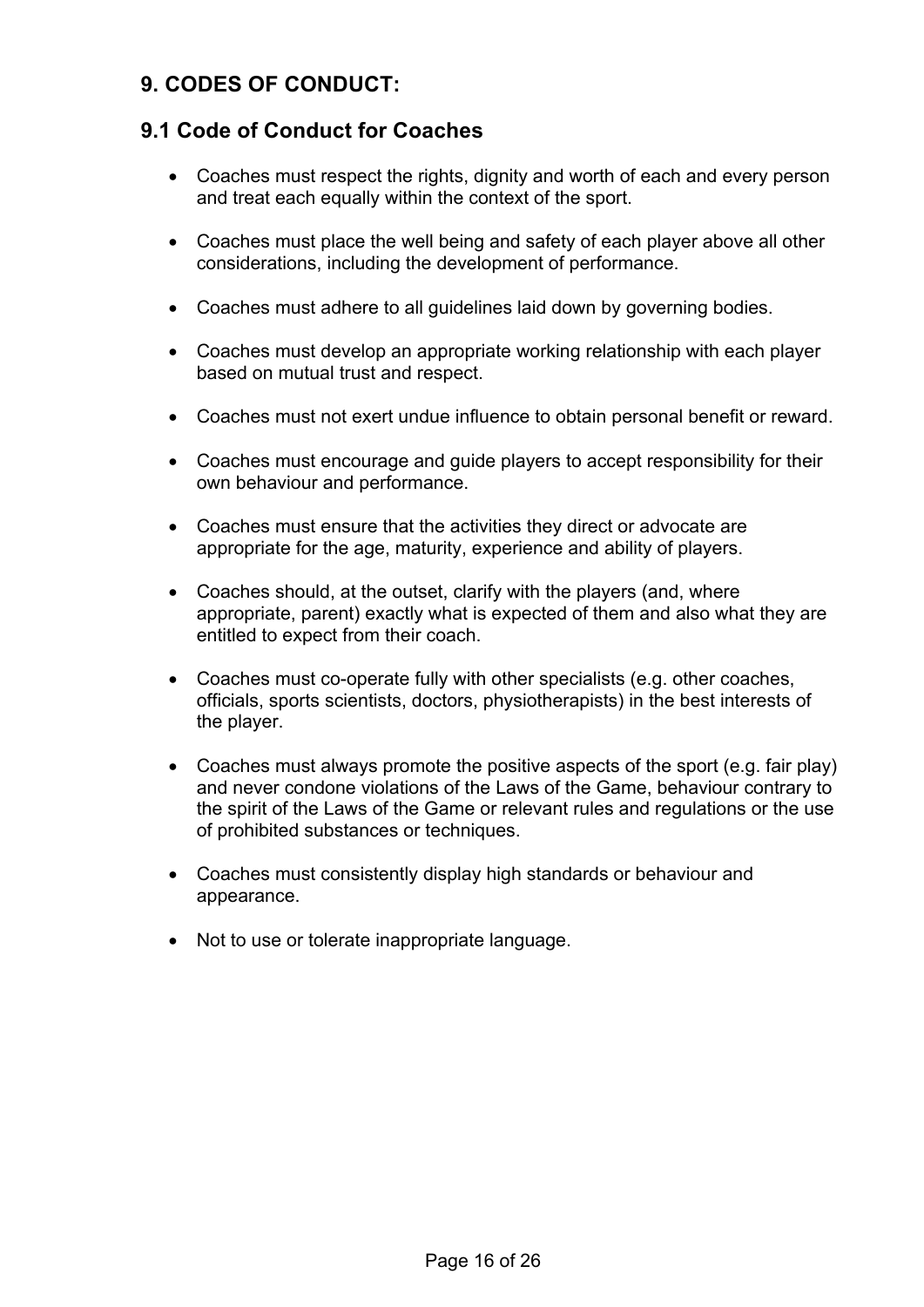## **9.2 Code of Conduct for Players**

- Make every effort to develop their own sporting abilities, in terms of skill, technique, tactics and stamina.
- Give maximum effort and strive for the best possible performance during a game, even if the desired result has already been achieved.
- Set a positive example for others, particularly young players and supporters.
- Avoid all forms of gamesmanship, and time wasting.
- Always have regard to the best interests of the game, including where publicly expressing an opinion on the game and any particular aspect of it, including others involved in the game.
- Not use inappropriate language.

#### **9.2.1 Obligations towards one's own team**

- Make every effort consistent with Fair Play and the Laws of the Game to help their own team win.
- Resist any influence which might, or might be seen to, bring into question her commitment to the team winning.

#### **9.2.2 Respect for the Laws of the Game and competition rules**

- Know and abide by the Laws, rules and spirit of the game.
- Accept success and failure, victory and defeat, equally.
- Resist any temptation to take banned substances or use banned techniques.

#### **9.2.3 Respect towards Opponents**

- Treat opponents with respect at all times, irrespective of the game result.
- Safeguard the physical fitness of opponents, avoid violence and rough play, and help injured opponents.

#### **9.2.4 Respect towards the Match Officials**

- Accept the decision of the Match Official without protest.
- Avoid words or actions which may mislead a Match Official.
- Show due respect towards Match Officials.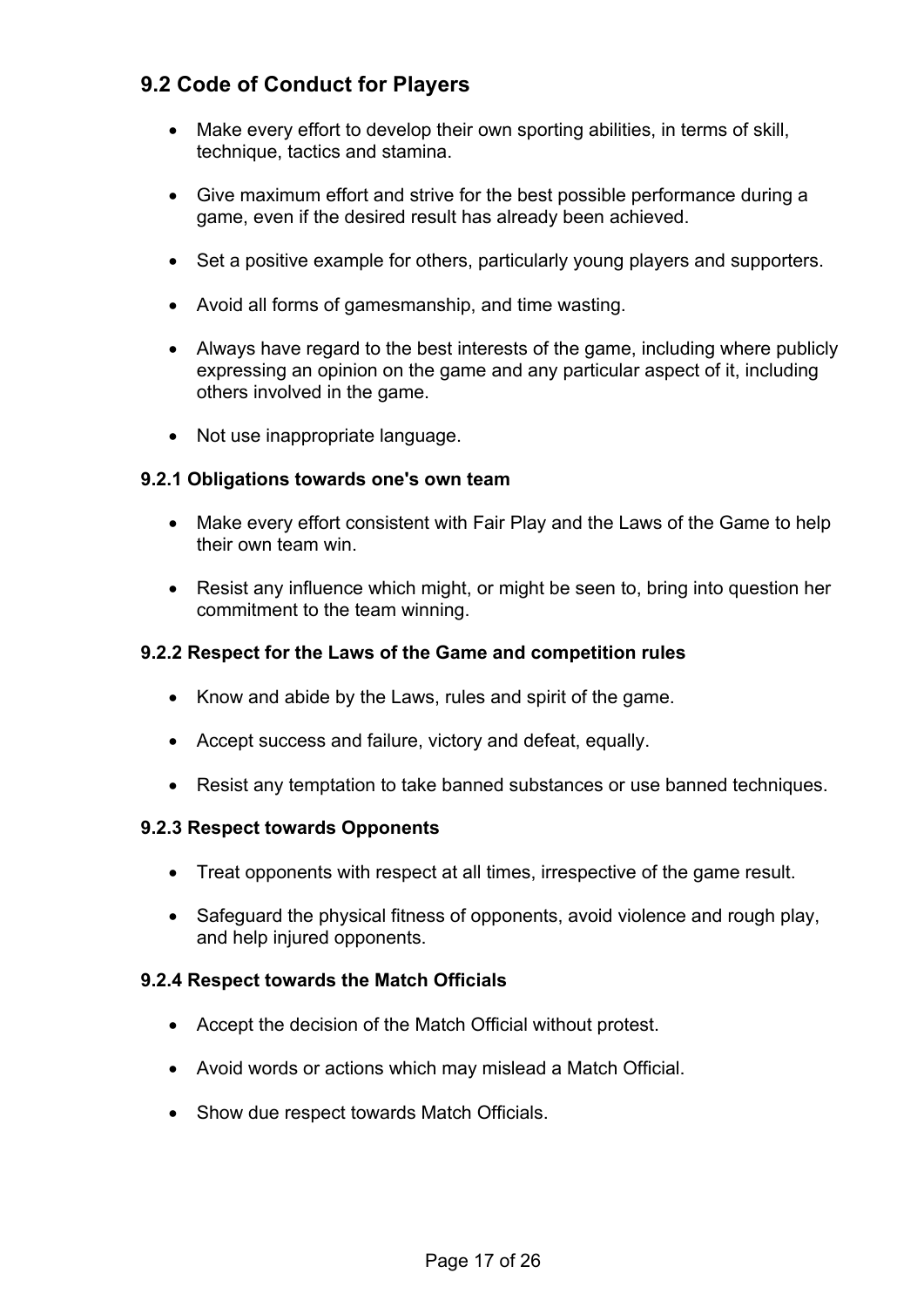#### **9.2.5 Respect towards Team Officials**

- Abide by the instructions of their Coach and Team Officials, provided they do not contradict the spirit of this Code.
- Show due respect towards the Team Officials of the opposition.

#### **9.2.6 Obligations towards the Supporters**

• Show due respect to the interests of supporters.

#### **9.3 Code of Conduct for Parents / Spectators**

Parents and / or spectator's expectations and attitudes have a significant bearing on a child's attitude towards:

- Other players.
- Officials.
- Managers.
- Spectators

This Club will ensure that parents / spectators within the Club are always positive and encouraging towards all of the children not just their own, and will encourage parents and / or spectators to:

- Applaud the opposition as well as you own team.
- Avoid coaching the child during the game.
- Not to shout and scream.
- Respect the referee's decision.
- Give attention to each of the children involved in football not just the most talented.
- Give encouragement to everyone to participate in football.
- Give due respect to club equipment to prevent damage

**It is a requirement of membership of Woodlands FC that Parents / Spectators / Coaches and Team Officials within the Club agree and adhere to the Club's Code of Conduct and Child Protection Policy.**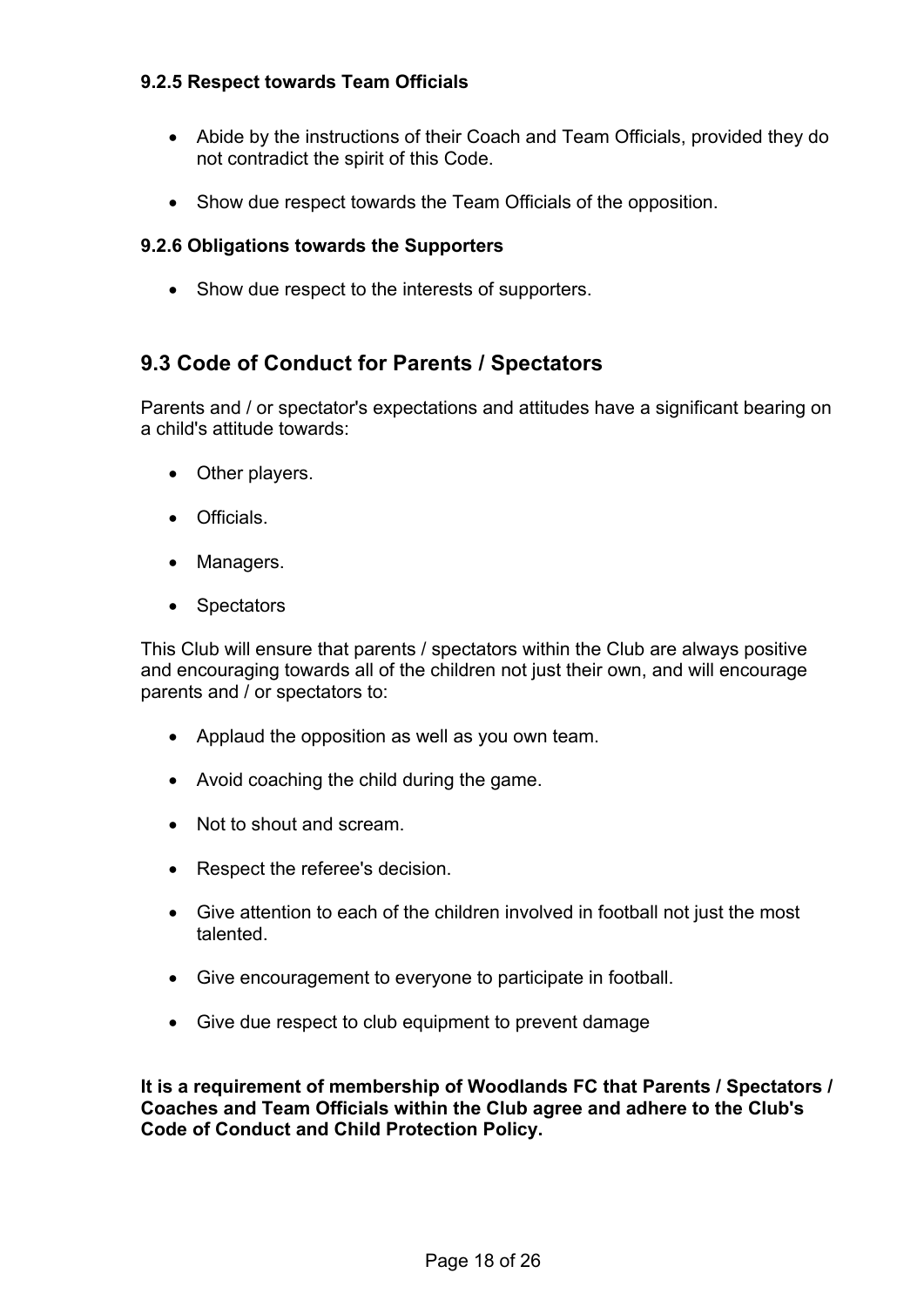## **9.4 Code of Conduct for Team Officials**

#### **9.4.1 Obligations towards the Game**

- Set a positive example for others, particularly young players and supporters.
- Promote and develop their own team having regard to the interest of the Players, Supporters and reputation of the national game.
- Share knowledge and experience when invited to do so, taking into account the interest of the body that has requested this rather than personal interests.
- Avoid all forms of gamesmanship.
- Show due respect to Match Officials and others involved in the game.
- Always have regard to the best interests of the game, including where publicly expressing an opinion of the game and any particular aspect of it, including others involved in the game.
- Not use or tolerate inappropriate language.

#### **9.4.2 Obligations towards the Team**

- Make every effort to develop the sporting, technical and tactical levels of the Club/team, and to obtain the best results by the team, using all permitted means.
- Give priority to the interests of the team over individual interests.
- Resist all illegal or unsporting influences, including banned substances and techniques.
- Promote ethical principles.
- Show due respect to the interests of players, coaches and other officials, at their own Club/team and others.

#### **9.4.3 Obligations towards the Supporters**

• Show due respect to the interests of supporters.

#### **9.4.4 Respect towards the Match Officials**

- Accept the decisions of the Match Official without protest.
- Avoid words or actions, which may mislead a Match Official.
- Show due respect towards Match Officials.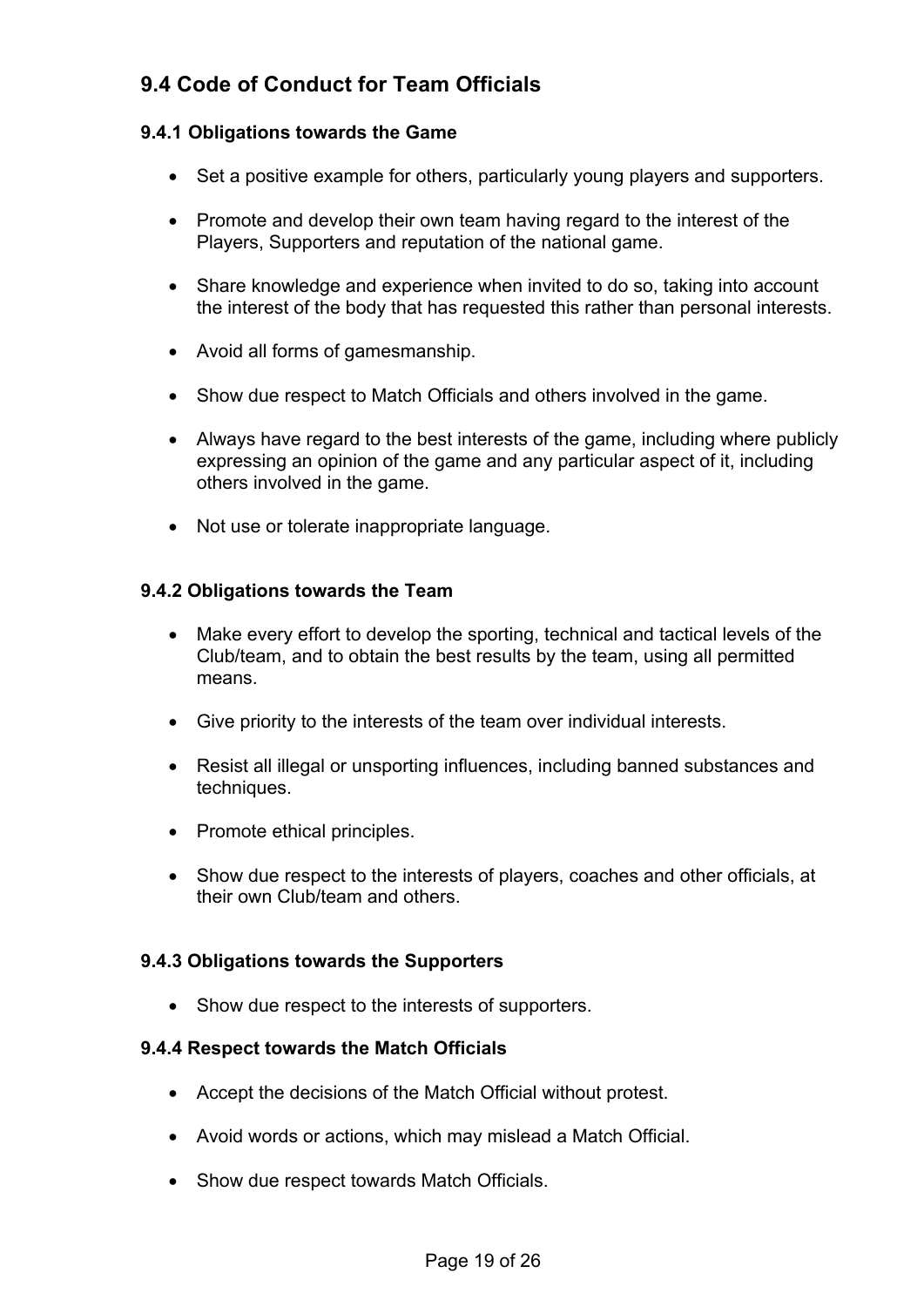#### **9.5 Anti -Bullying Policy**

We are committed to providing a caring, friendly and safe environment for all our members, so they can participate in football in a relaxed and secure atmosphere. Bullying of any kind is unacceptable at Woodlands Football Club. If bullying does occur, all club members and parents/carers should be able to tell their club about this and know that incidents will be dealt with promptly and effectively by the club. We are a TELLING club. This means that anyone who knows that bullying is happening is expected to tell the Club Welfare Officer Jenny Mayfield or any committee member. Woodlands Football Club is committed to playing its part to teach players to treat each other with respect.

Everybody has the right to be treated with respect and no one deserves to be a victim of bullying. Individuals who are bullying need to learn different ways of behaving. Woodlands Football Club recognises its responsibility to respond promptly and effectively to issues of bullying.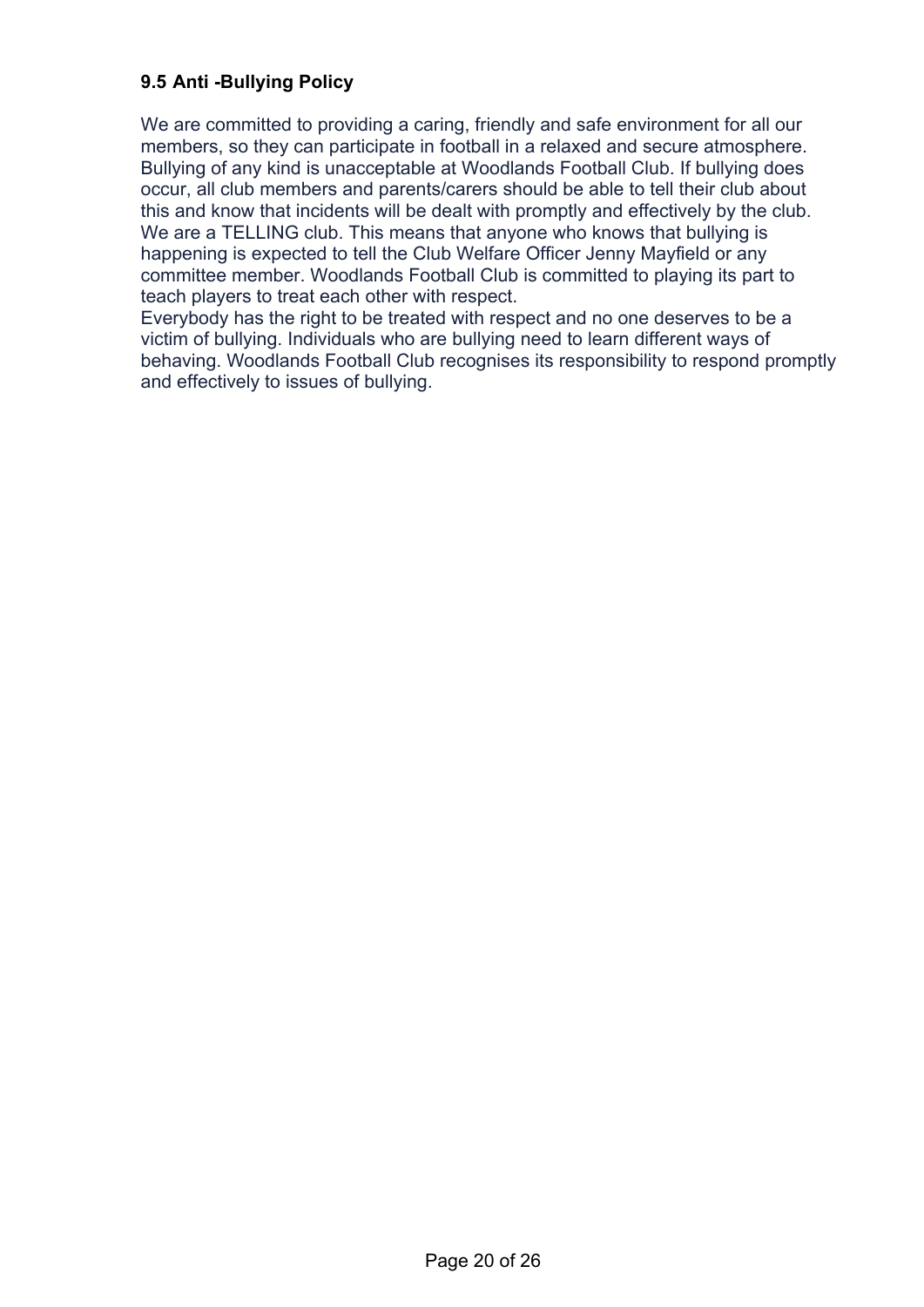## **10. CLUB CONSTITUTION**

#### **10.1 Name**

The club shall be called **Woodlands FC**

## **10.2 Objectives**

The objectives of the Club shall be to promote a safe and professional enjoyment of sport for all involved, to provide facilities, to promote the game of Association Football, to arrange matches and social activities for its members and community participation in the same.

## **10.3 Status of Rules**

These rules (the "Club Rules") form a binding agreement between each member of the Club.

## **10.4 Rules and Regulations**

**10.4.1** The members of the Club shall so exercise their rights, powers and duties and shall, where appropriate use their best endeavours to ensure that others conduct themselves so that the business and affairs of the Club are carried out in accordance with the Rules and Regulations of The Football Association Limited ("The FA"), The Derbyshire Football Association to which the Club is affiliated and Competitions in which the Club participates, for the time being in force.

**10.4.2** The Club will abide by The FA's Child Protection Policies and Procedures, Codes of Conduct and the Equal Opportunities and Anti-Discrimination Policy as shall be in place from time to time.

## **10.5 Club Membership**

**10.5.1** The members of the Club from time to time shall be those players (or their parent / guardian if under 16) listed in the register of members (the "Membership Register") which shall be maintained by the Club Secretary.

**10.5.2** Any person who wishes to be a member must apply on the Membership Application Form and deliver it to the Club. Election to membership shall be at the discretion of the Club Committee and granted in accordance with the antidiscrimination and equality policies which are in place from time to time. An appeal against refusal may be made to the Club Committee in accordance with the Complaints Procedure in force from time to time. Membership shall become effective upon an applicant's name being entered in the Membership Register.

**10.5.3** In the event of a member's resignation or expulsion, his or her name shall be removed from the Membership Register.

**10.5.4** The FA and Parent County Association shall be given access to the Membership Register on demand.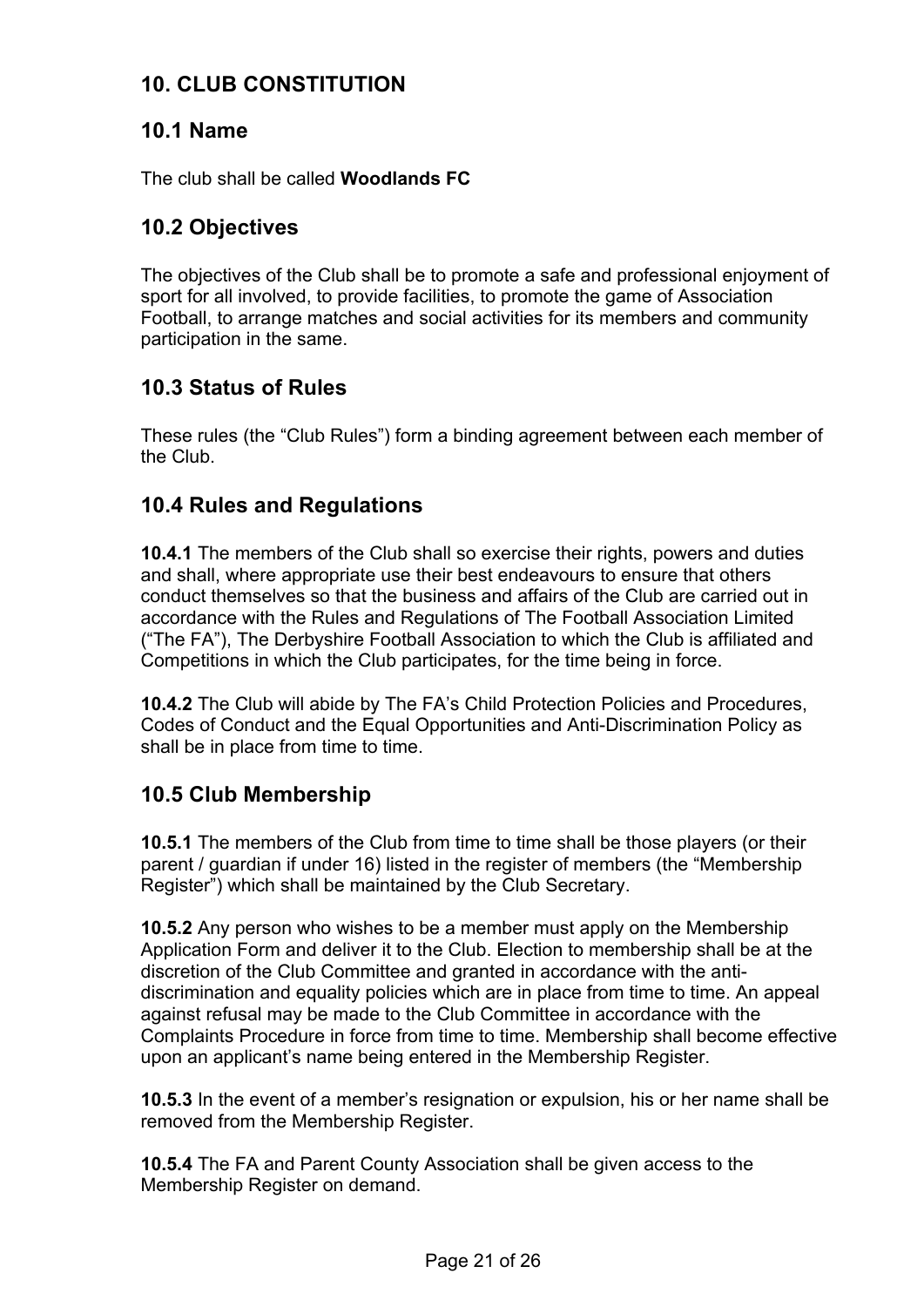## **10.6 Annual / Monthly Membership Fee**

**10.6.1** The fee payable by each member shall be determined from time to time by the respective team management and set at a level that will not pose a significant obstacle to community participation. Any fee shall be payable on a successful application for membership at a time as required by their respective team management. Fees shall not be repayable.

**10.6.2** It is strongly recommended by the Club Committee that teams charge a reduced annual / monthly rate of membership for players not entered into league competitions, or attending solely for training or development.

**10.6.3** Individual team management shall have the authority to levy further subscriptions as are reasonably necessary to fulfill the objectives of their team.

## **10.7 Resignation and Expulsion**

**10.7.1** A member shall cease to be a member of the Club if, and from the date on which, he/she gives notice to the Club Committee of his/her resignation. A member whose annual membership fee or further subscription is more than two (2) months in arrears shall be deemed to have resigned.

**10.7.2** The Club Committee shall have the power to expel a member when, in its opinion, it would not be in the interests of the Club for them to remain a member. An appeal against such a decision may be made to the Club Committee in accordance with the Complaints Procedure in force from time to time.

**10.7.3** A member who resigns or is expelled shall not be entitled to claim any, or a share of any, of the income and assets of the Club (the "Club Property).

## **10.8 Club Committee**

**10.8.1** The Club Committee shall consist of the following Club Officers: Chairperson, Vice Chairperson, Treasurer and Secretary, and committee members as elected at the Annual General Meeting.

**10.8.2** Each elected Club Committee Member shall hold office from the date of appointment until the next Annual General Meeting ("AGM") unless otherwise resolved at an Extraordinary General Meeting ("EGM"). One person may hold no more than two positions of Committee member at any time. The Club Committee shall be responsible for the management of all the affairs of the Club. Decisions of the Club Committee shall be made by a simple majority of those attending the Club Committee meeting. The Chairperson of the Club Committee meeting shall have a casting vote in the event of a tie. Meetings of the Club Committee shall be chaired by the Chairman or in their absence the Vice Chairman. The quorum for the transaction of business of the Club Committee shall be three.

**10.8.3** Decisions of the Club Committee of meetings shall be entered into the Minute Book of the Club to be maintained by the Club Secretary.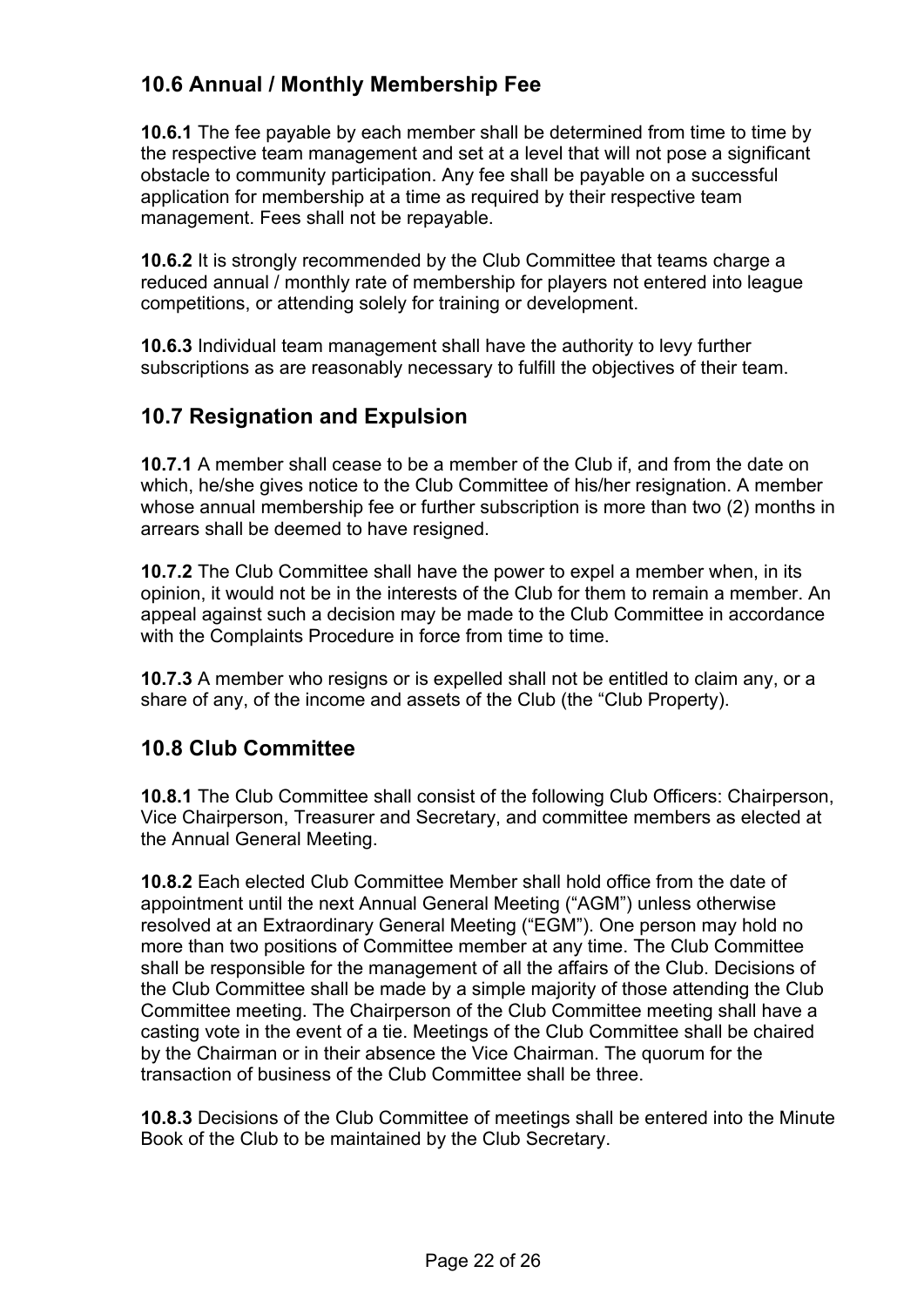**10.8.4** Any member of the Club Committee may call a meeting of the Club Committee by giving not less than seven days' notice to all members of the Club Committee. The Club Committee shall hold not less than four meetings a year.

**10.8.5** An outgoing member of the Club Committee may be re-elected. Any vacancy on the Club Committee which arises between Annual General Meetings shall be filled by a member proposed by one and seconded by another of the remaining Club Committee members and approved by a simple majority of the remaining Club Committee members.

**10.8.6** Save as provided for in the Rules and Regulations of The FA, the Parent County Association and any applicable Competition, the Club Committee shall have the power to decide all questions and disputes arising in respect of any issue concerning the Club Rules.

**10.8.7** The position of a Club Committee member shall be vacated if such person is subject to a decision of The FA that such person be suspended from holding office or from taking part in any football activity relating to the administration or management of a football Club.

## **10.9 Annual and Extraordinary General Meetings**

**10.9.1** An AGM shall be held in each year shortly before the season commences to:

**10.9.1.1** receive a report of the activities of the Club over the previous year;

- **10.9.1.2** receive a report of the Club's finances over the previous year;
- **10.9.1.3** elect the members of the Club Committee; and
- **10.9.1.4** consider any other business.

**10.9.2** Nominations for election of members of the Club Committee shall be made in writing by the proposer and seconder, both of whom must be existing members of the Club, to the Club Secretary not less than 21 days before the AGM. Notice of any resolution to be proposed at the AGM shall be given in writing to the Club Secretary not less than 21 days before the meeting.

**10.9.3** An EGM may be called at any time by the Club Committee and shall be called within 21 days of the receipt by the Club Secretary of a requisition in writing, signed by not less than five members stating the purposes for which the Meeting is required and the resolutions proposed. Business at an EGM may be any business that may be transacted at an AGM.

**10.9.4** The Secretary give notice to members the date of a General Meeting via the website forum (whether an AGM or an EGM) one month before the meeting, and of the agenda and resolutions to be proposed at least 14 days before the meeting.

**10.9.5** The quorum for a General Meeting shall be three.

**10.9.6** The Chairperson, or in their absence a member selected by the Club Committee, shall take the chair. Each member present shall have one vote and resolutions shall be passed by a simple majority. In the event of an equality of votes the Chairperson of the Meeting shall have a casting vote.

**10.9.7** The Club Secretary, or in their absence a member of the Club Committee, shall enter Minutes of General Meetings into the Minute Book of the Club.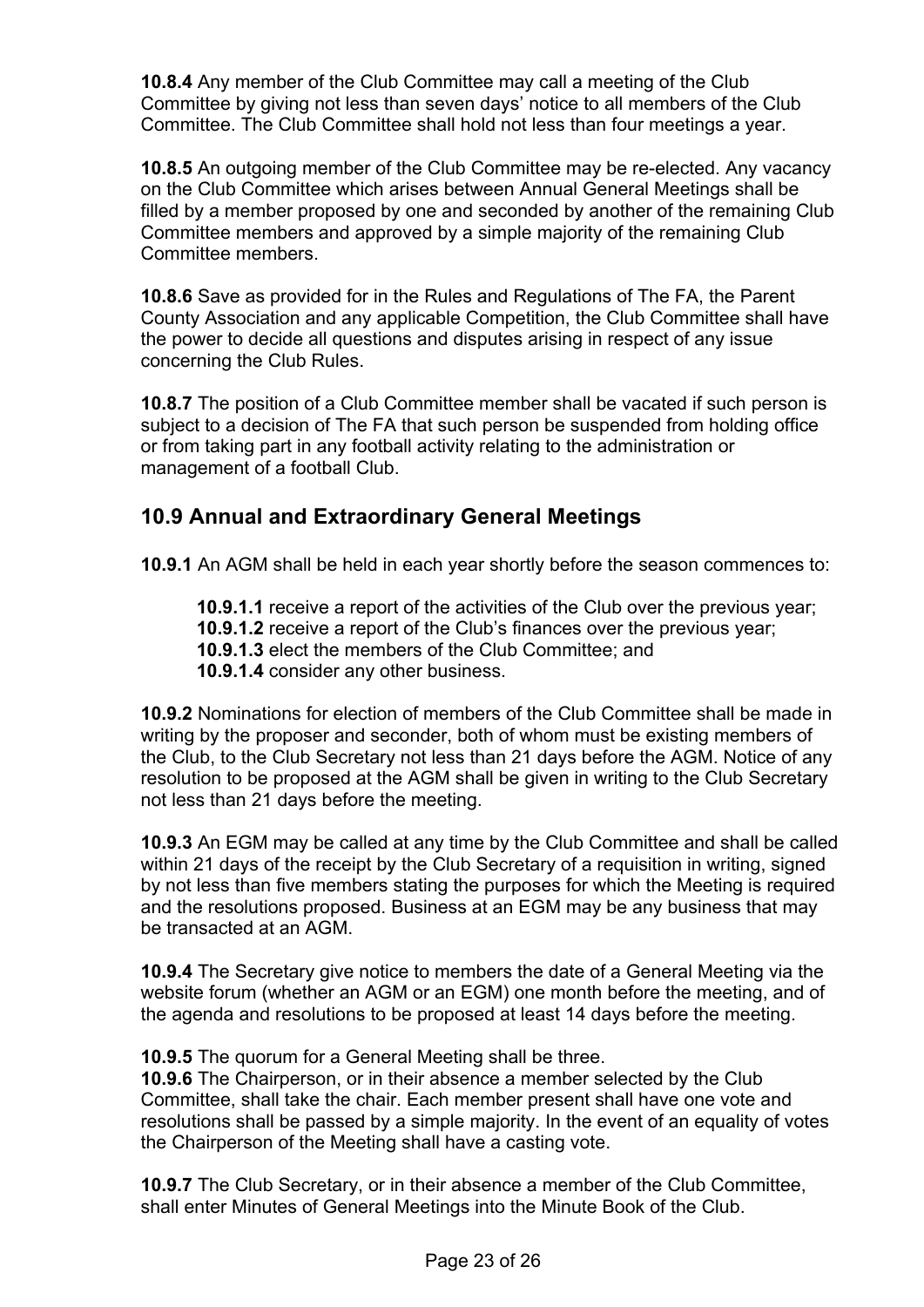## **10.10 Club Teams**

At the AGM the Club Committee shall confirm the Team Manager to be responsible for each of the Club's football teams. The appointed Team Manager shall be responsible for managing the affairs of the team. The appointed manager shall present to the Club Committee at its last meeting prior to an AGM a written report of the activities of the team.

## **10.11 Club Finances**

**10.11.1** A separate account shall be maintained with respect to Club funds. Expenditure shall be enabled by the Club Chairperson, the Club Secretary and the Treasurer. No sum shall be drawn from the Club funds except when authorized by two of the three designated signatories. All monies payable to the Club shall be received by the Treasurer and held for the Club Account. The committee shall at all times aim to minimize the financial burden of committee activities on team finances.

**10.11.2** The Club Committee shall have the power to authorise the payment of remuneration and expenses to any member of the Club (although a Club shall not remunerate a member for playing) and to any other person or persons for services rendered to the Club.

**10.11.3** The Club may provide sporting and related social facilities, sporting equipment, coaching, courses, insurance cover, medical treatment, away-match expenses, post match refreshments and other ordinary benefits of Community Amateur Sports Clubs as provided for in the Finance Act 2002.

**10.11.4** The Club may also in connection with the sports purposes of the Club:

**10.11.4.1** sell and supply food, drink and related sports clothing and equipment;

**10.11.4.2** employ members (although not for playing) and remunerate them for providing goods and services, on fair terms set by the Club Committee without the person concerned being present;

**10.11.4.3** pay for reasonable hospitality for guests; and

**10.11.4.4** indemnify the Club Committee and members acting properly in the course of the running of the Club against any liability incurred in the proper running of the Club (but only to the extent of its assets).

**10.11.6** The Club shall keep accounting records for recording the fact and nature of all payments and receipts so as to disclose, with reasonable accuracy, at any time, the financial position, including the assets and liabilities of the Club. The Club must retain its accounting records for a minimum of six years.

**10.11.7** The Club shall prepare an annual "Financial Statement", in such format as shall be available from The FA from time to time. The Financial Statement shall be approved by members at a general meeting. A copy of any Financial Statement shall, on demand, be forwarded to The FA.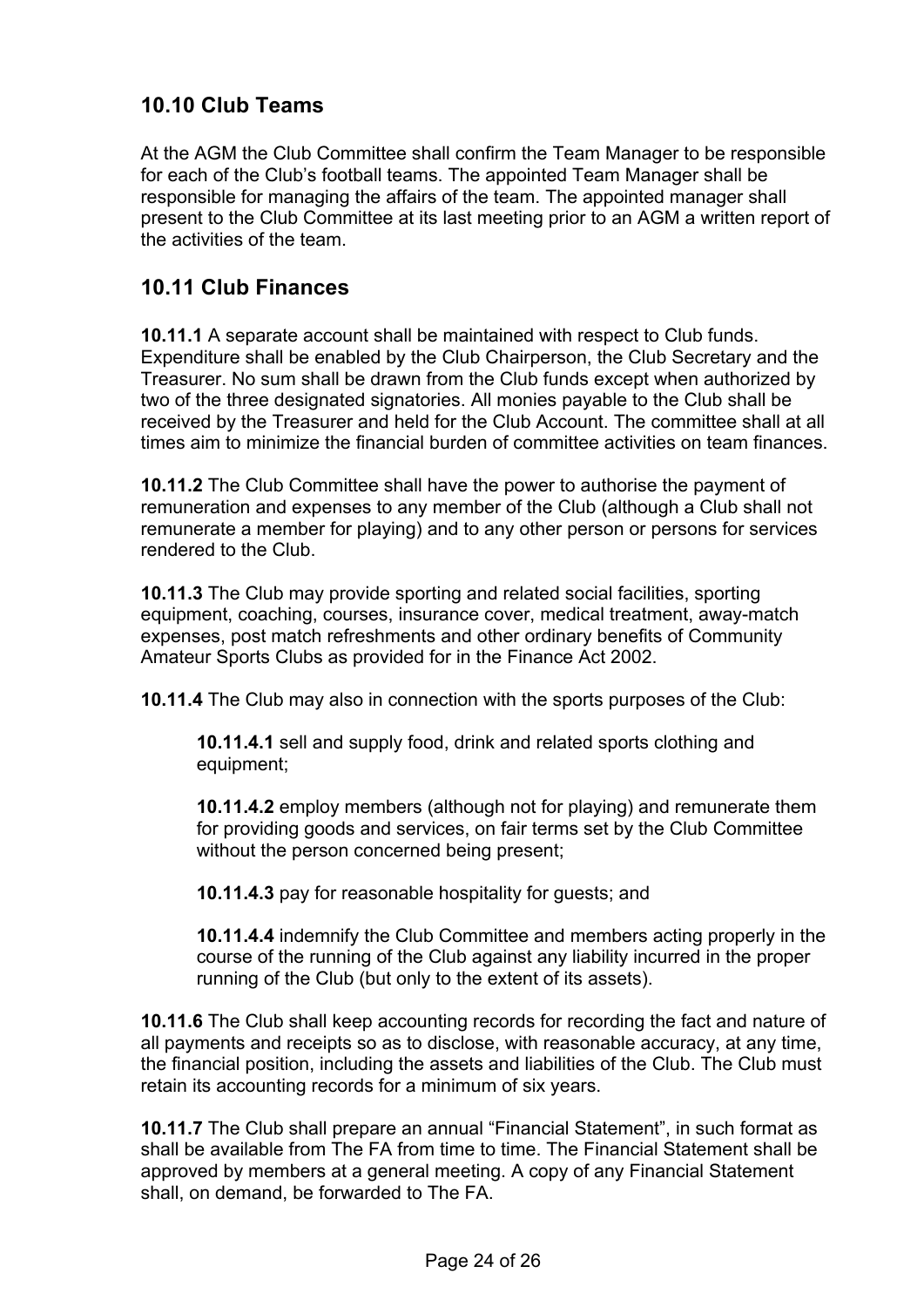## **10.12 Dissolution**

**10.12.1** A resolution to dissolve the Club shall only be proposed at a General Meeting and shall be carried by a majority of at least three-quarters of the members present.

**10.12.2** The dissolution shall take effect from the date of the resolution and the members of the Club Committee shall be responsible for the winding up of the assets and liabilities of the Club.

**10.12.3** Any surplus assets remaining after the discharge of the debts and liabilities of the Club shall be transferred to another Club, a Competition, the Parent County Association or The FA for use by them for related community sports.

## **10.13 Disciplinary Procedure**

Any complaint about a member or official of the Club will be dealt with as follows:

**10.13.1** If the complaint is about a parent or player, the initial responsibility for resolving the complaint lies with the Team Manager. He/she should make written notes about the complaint (including dates) and speak to the individuals concerned about their behavior/actions. He/she should also make written notes about the outcome of this discussion. If appropriate, the Child Protection Officer should be informed of the complaint and the actions taken to resolve it. Managers are encouraged to seek help from the CPO or Committee whenever necessary.

**10.13.2** If the complaint is about a Team or Club Official this will become the responsibility of the Committee. The Chairman, Vice-Chairman or Secretary (or alternative members as necessary) will make written notes about the complaint and speak to the person concerned, involving the Child Protection Officer if appropriate. Written notes will also be taken about the outcome of this discussion.

**10.13.3** If the case is deemed to be particularly serious or the inappropriate behaviour/actions continue after the initial complaint, this will be addressed by requesting that all parties involved attend a meeting with a Disciplinary sub-Committee consisting of 3 Committee members (plus the Child Protection Officer, if appropriate). All parties will be asked to provide written statements before the meeting. The Disciplinary sub-Committee may choose from the following:

**10.13.3.1**. The complaint may be dismissed after reviewing the facts

**10.13.3.2**. Individuals from either party may be warned in writing about their conduct and told to avoid any repetition.

**10.13.3.3**. The Disciplinary sub-Committee may recommend to the main Committee that the individuals concerned should be expelled from the Club and then informed of this in writing if agreed.

**10.13.3.4**. If the individual(s) wish to appeal, they must do so in writing to the Chairman or Vice-Chairman within 14 days of receiving the decision of the Disciplinary sub Committee. They will be invited to put their case to the full Committee which will then make a final and binding decision.

The Club reserves the right to seek advice from either the Derbyshire F.A. or the Police on any matter, which may in course lead to further actions or charges being pursued.